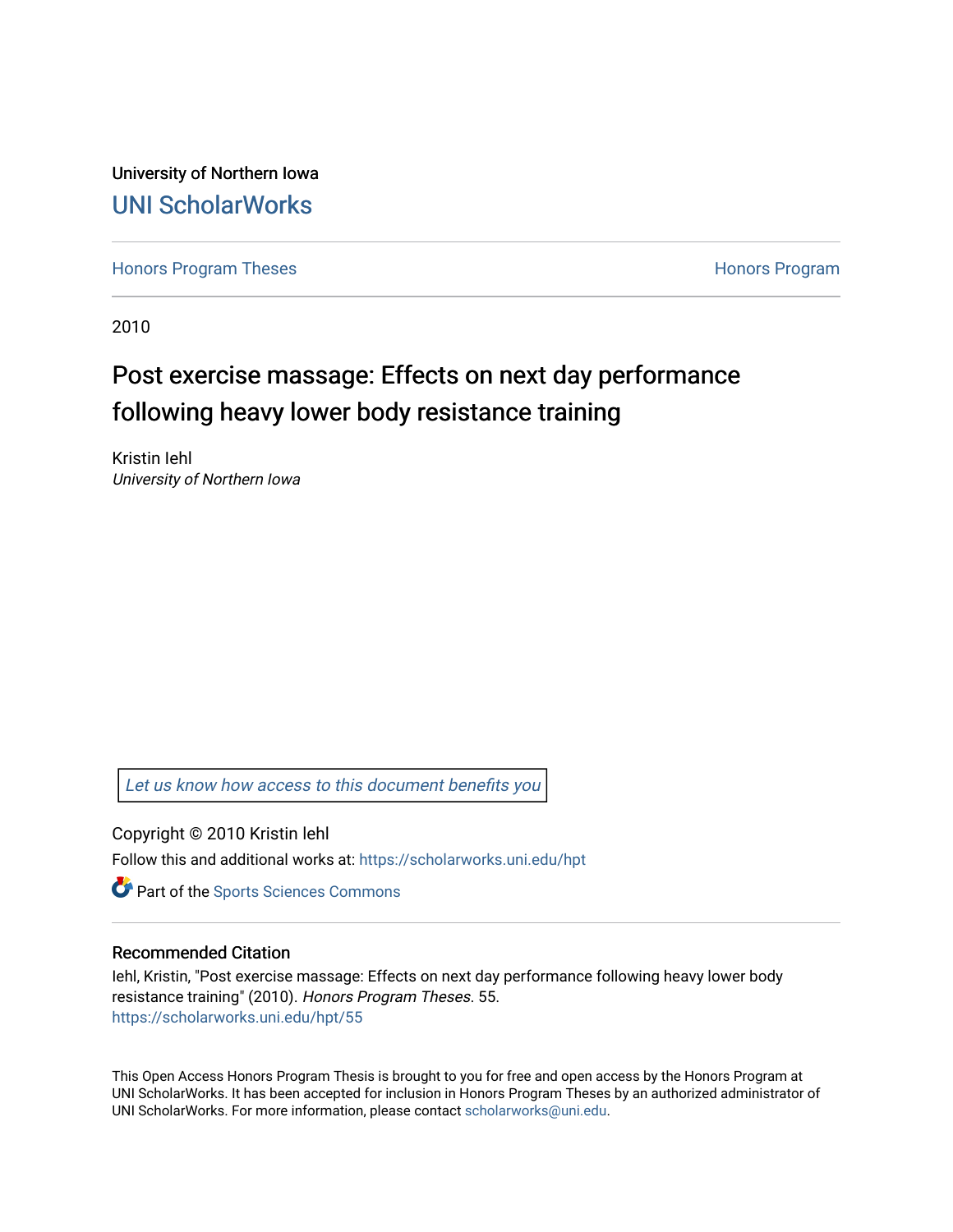# POST EXERCISE MASSAGE: EFFECTS ON NEXT DAY PERFORMANCE FOLLOWING HEAVY LOWER BODY RESISTANCE TRAINING

A Thesis

Submitted

in Partial Fulfillment

of the Requirements for the Designation

University Honors

Kristin Iehl University of Northern Iowa June 2010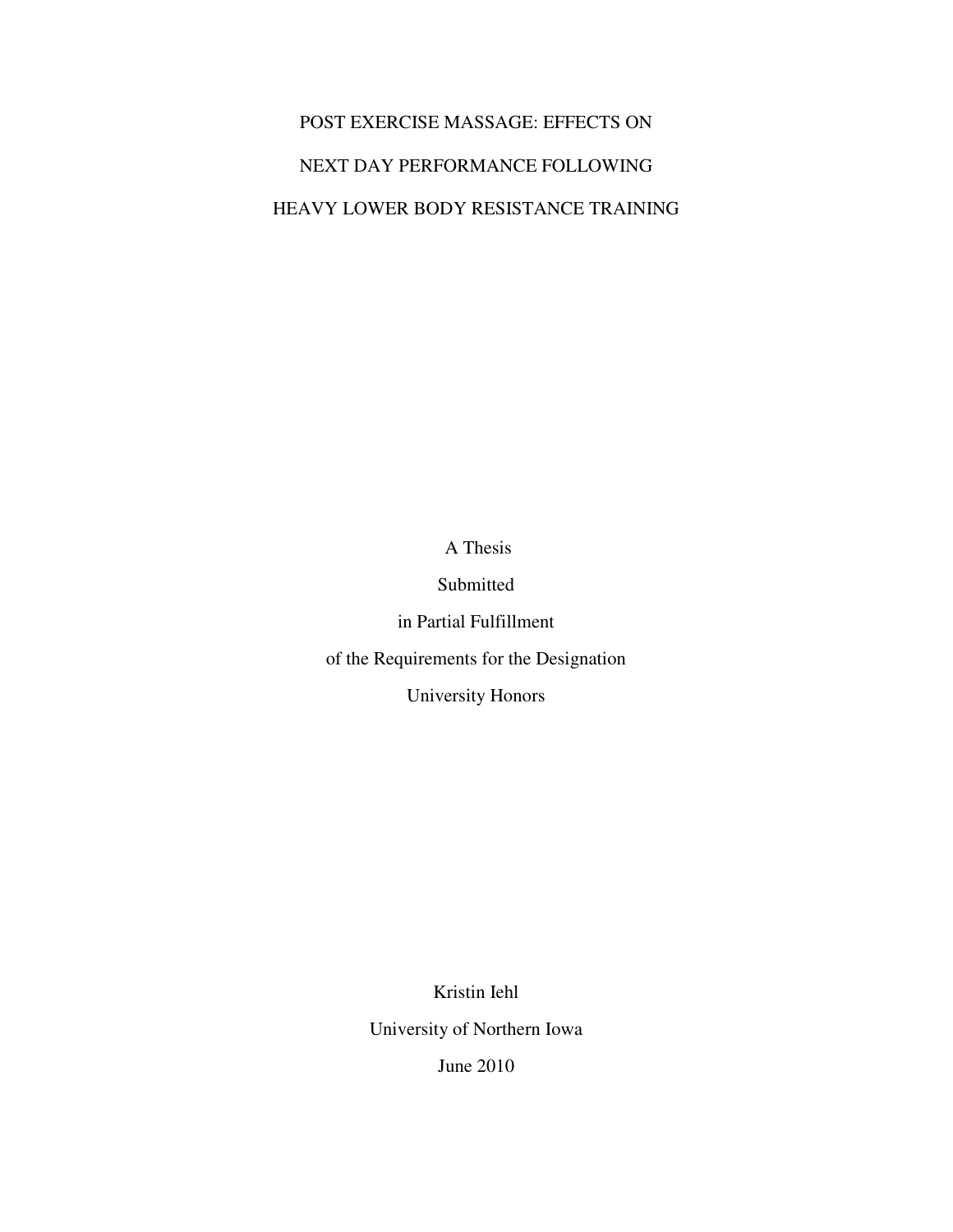# Table of Contents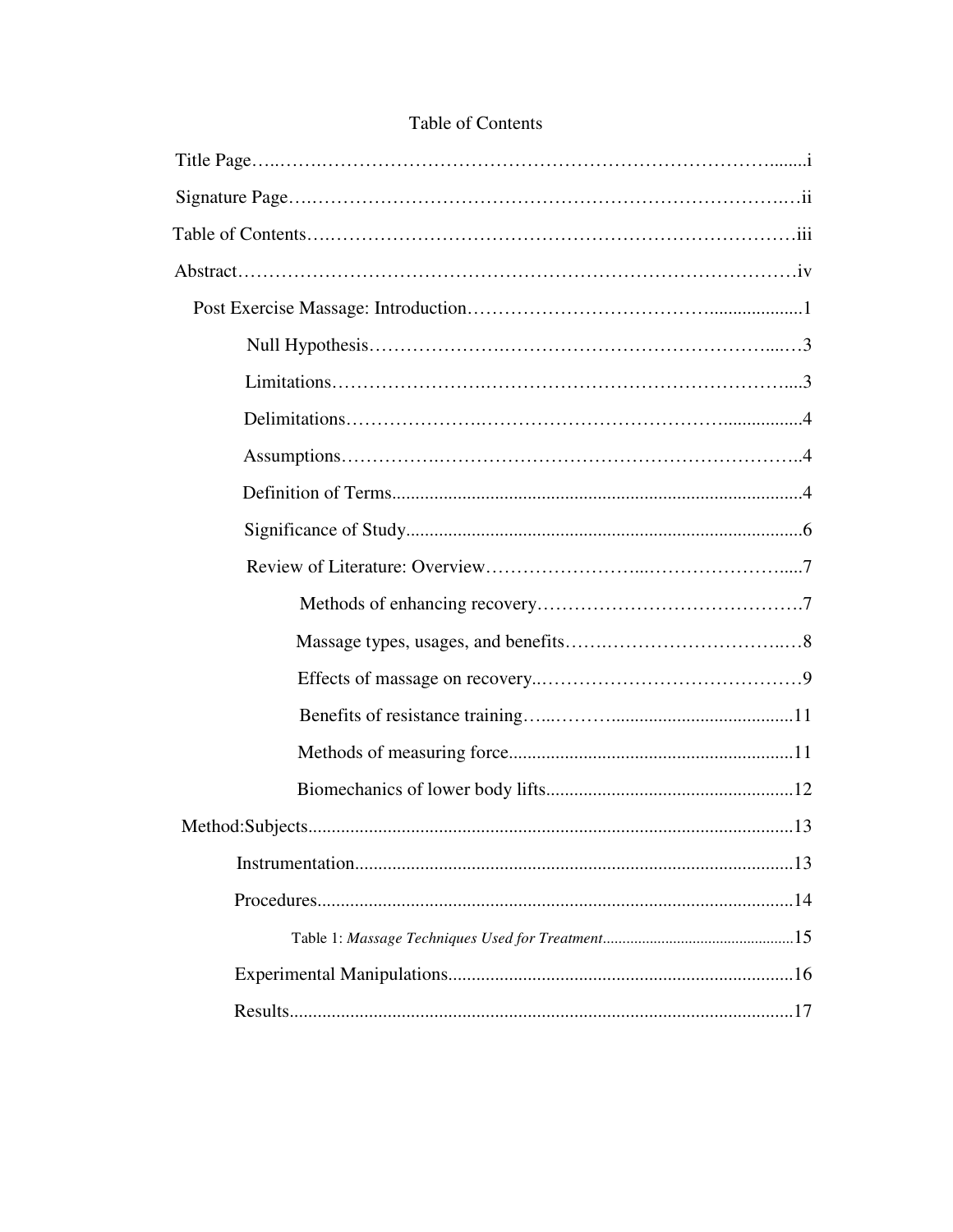| Chart 1: Average Force Measured from First Peak of |
|----------------------------------------------------|
|                                                    |
| Chart 2: Average Force Measured from First Peak of |
|                                                    |
|                                                    |
|                                                    |
|                                                    |
|                                                    |
|                                                    |
|                                                    |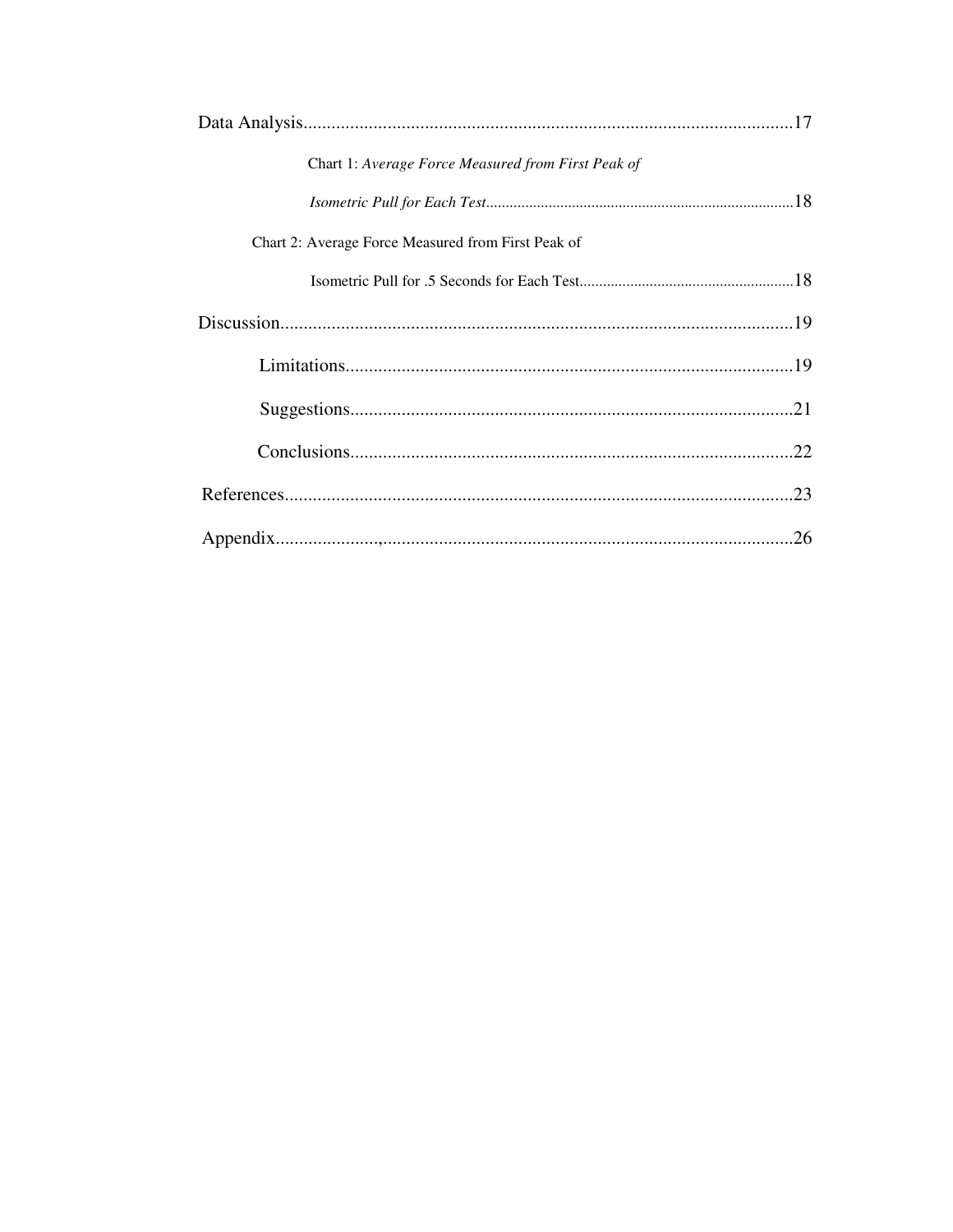#### Abstract

The purpose of this study is to determine whether post-exercise massage improves next-day performance on an isometric peak force test after heavy lower body resistance training when compared to a placebo control of ultrasound at zero intensity. This was tested using students at the University of Northern Iowa who had been involved in a resistance training program over the past six months. The importance of this study is that if post-exercise massage improves recovery, even after a difficult resistance training day the athlete will still be able to perform at a high level so resistance training bouts can be more intense each day necessary. Having more intense daily exercise bouts will lead to an increased overall training so over time, more advances in conditioning, skill, and performance can be reached. The results of this study were inconclusive, but revealed a number of suggestions and ideas for future research following the same plan to reveal whether post-exercise massage has a true benefit for next-day performance.

*Keywords:* Massage, Isometric Pull, Recovery, Force Production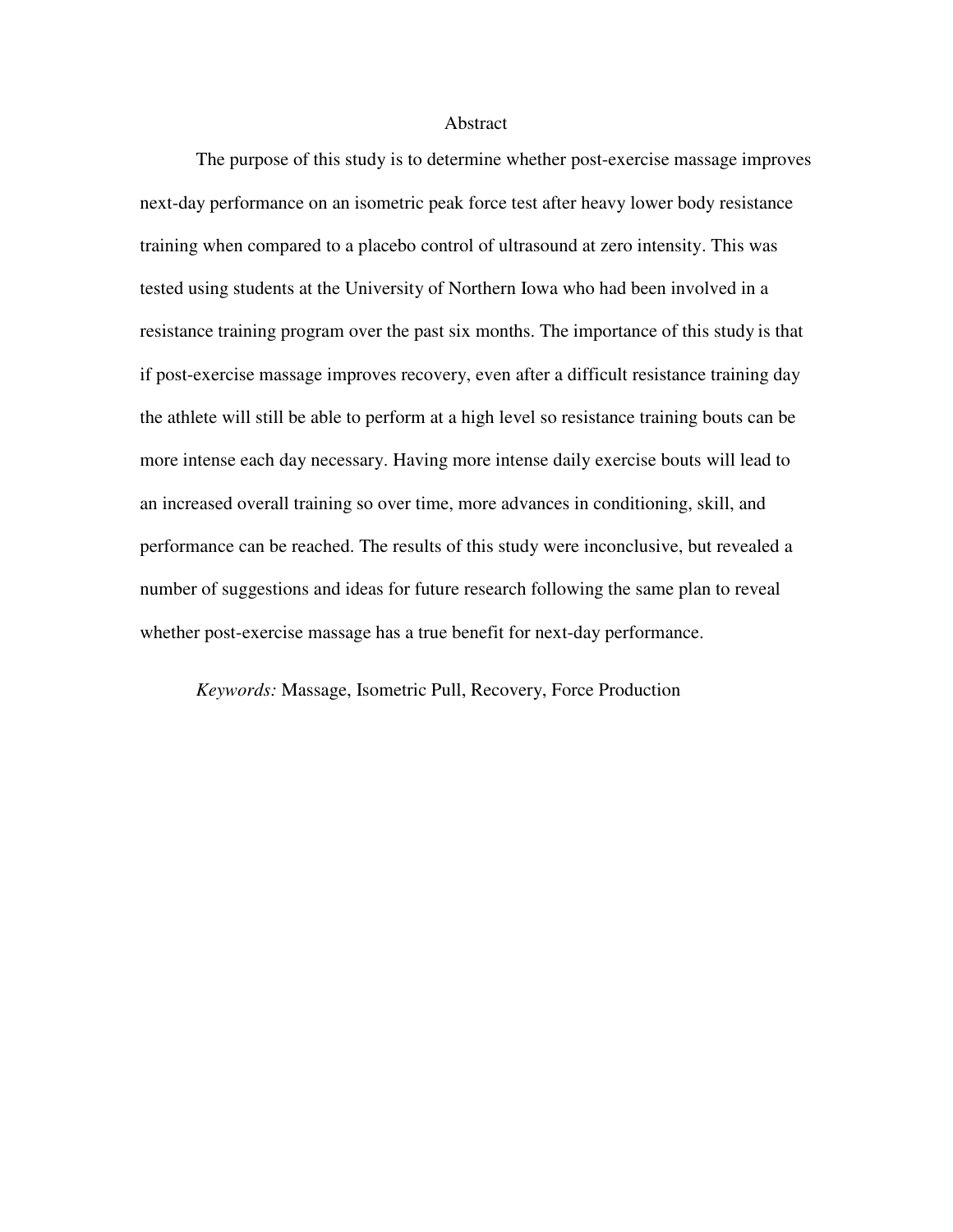# Post-Exercise Massage: Effects on Next Day Performance Following

# Heavy Lower Body Resistance Training

# **Introduction**

In a day where the difference between first and third place can be determined by thousandths of a second and pressures to win are greater than ever, athletes are always looking for a way to improve their performance. Massage is known to have psychological benefits on perceived recovery, but the debate remains whether post-exercise massage can reduce recovery time and improve performance for athletes (Weerapong, Hume, & Kolt, 2005).

Various types of modalities have been studied to test their benefit on athlete recovery including saunas, heat therapy, cold therapy, compression garments, stretching, active recovery, and electric stimulation (Barnett, 2006). To date, none of these studies have shown conclusive evidence that any of these modalities improve the mechanisms of recovery that have been tested. However, the research methods used may not tell the whole story. There has been research testing recovery from high intensity exercise using mean power, max power, blood lactate, fatigue index, and heart rate as measures of recovery one week after an intervention (Robertson, Watt, & Galloway, 2004). This study produced no clear difference in any of the measured areas except fatigue index pointing largely to the psychological benefits of massage. In this study the use of an ultrasound control adds a test of the psychological belief in recovery because these participants are not receiving any true treatment. In addition, the research available does not use resistance training recovery and performance as the measure of massage effectiveness.

In general, the studies that have been conducted in the past measuring the effectiveness of massage on recovery focused on intense exercise instead of resistance training and used various blood tests and power outputs during the exercise to measure the effectiveness of massage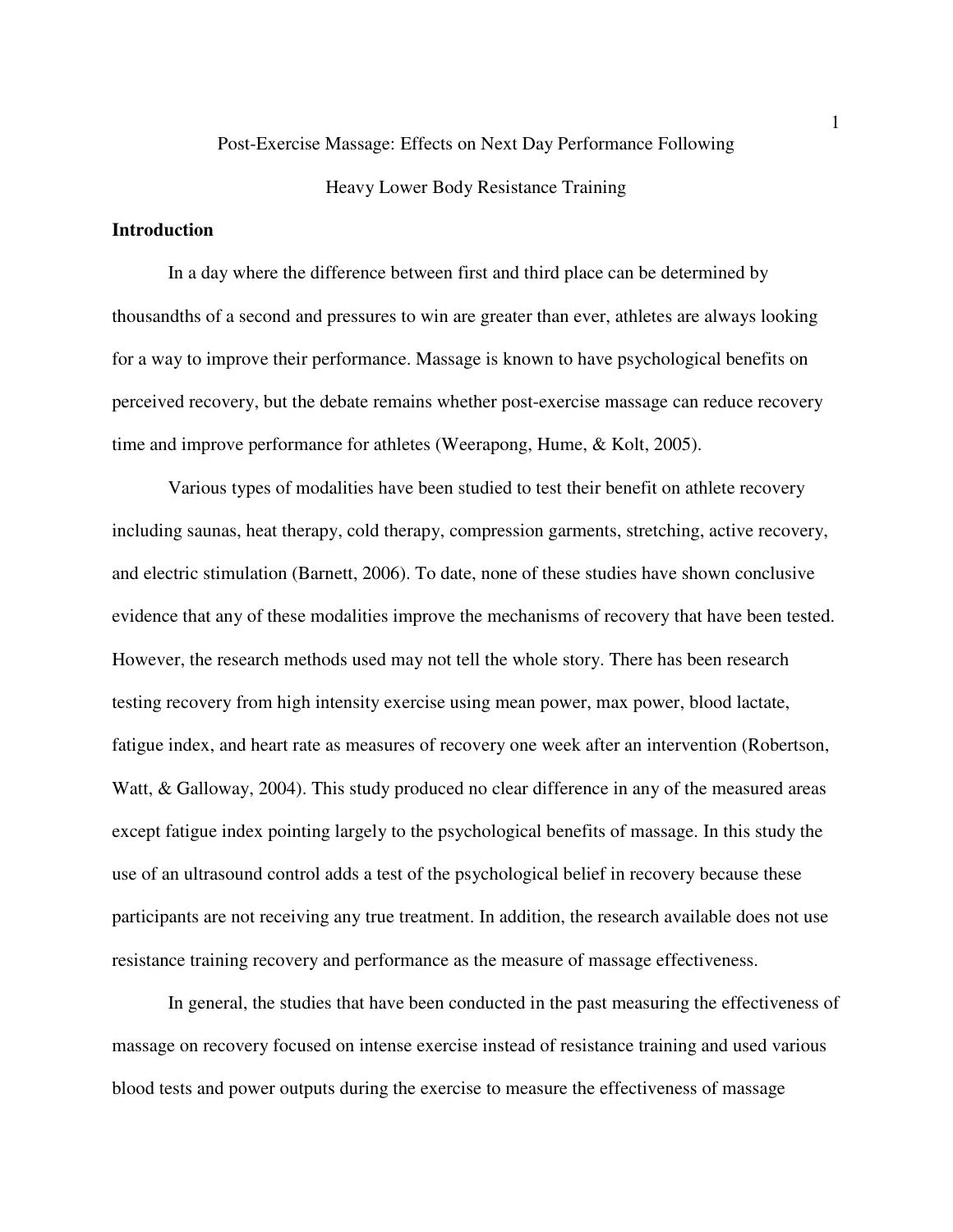(Weerapong et al., 2005). Resistance training refers to weight lifting through power and strength lifts using either body weight or additional weight. Recovery after resistance training is important because today's athletes thrive on power strength. Much of this strength and power is developed through resistance training programs along with agility, conditioning, and sport specific skill work (Kravitz, 1996). The benefits of resistance training can be seen simply by comparing the Olympics of the 1950s to today and seeing that the athletes of today are much more powerful and stronger than their counterparts from 50 years ago. This is because of the advances in strength and conditioning science. Allowing athletes to undergo this training while possibly improving their recovery as measured by next-day performance has implications of even greater performances and more time to work on sport specific skill because the rest time necessary is decreased.

Therefore, this study will use a 24 hour post-resistance training performance on an isometric peak force test to determine the effectiveness of post-exercise massage. Recovery in this context refers to the body's ability to get back to pre-exercise status in terms of lactate levels in the muscles (which historically have been associated with muscular fatigue), healing the micro tears in the muscles, returning to functional range of motion by reducing muscular soreness, etc. Is post-exercise massage a recovery strategy that can help athletes perform better the next day? There is currently no clear evidence supporting the idea that massage can prevent muscular injury, improve recovery, or enhance performance (Weerapong et al., 2005). This is why this massage recovery study can be beneficial to the athletic community. If massage can improve recovery, the data should be able to support that using force production as a means.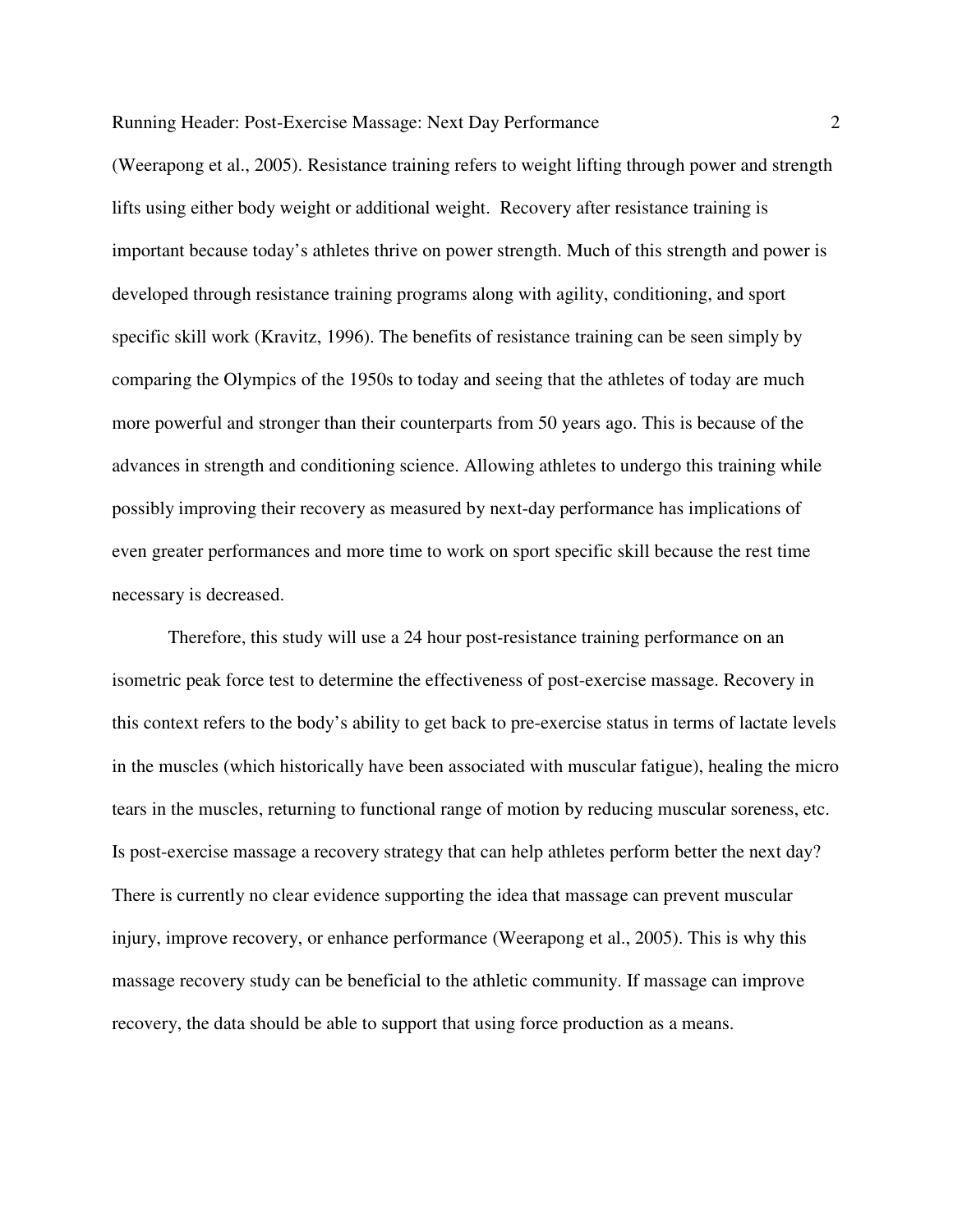This study utilizes next-day force production using a heavy pull on a force plate, known as an isometric peak force test, as the measure of recovery. Standing on a force plate and trying to lift an excessively large amount of weight generate this force (West, Smith, Lambert, Noakes, & St Clair, 2005). Since the weight is too heavy to be moved, the force generated is sent through the force plate and recorded. If massage is proven effective, implementation of this strategy can be helpful to athletes' resistance training day after day. The side effects of daily resistance training can be detrimental to the body if not properly cared for and allowed adequate recovery. Therefore, this paper seeks to determine whether post-exercise massage improves next-day performance on an isometric peak force test after heavy lower body resistance training when compared to a placebo control of ultrasound at zero intensity.

#### **Null Hypothesis**

 There will be no significant difference between the massage group and the placebo control group in regards to peak isometric force production following a bout of heavy lower body resistance exercise.

#### **Limitations**

- 1. The sample used in this study is a convenience sample and limits the external validity of the study.
- 2. Sample sizes are limited because the force plate necessary for testing was delayed in its arrival so data was not collected as early and for as long as anticipated.
- 3. Using a placebo control will be a challenge for the person administering the false ultrasound to keep the person blind to the fact that the ultrasound is turned off.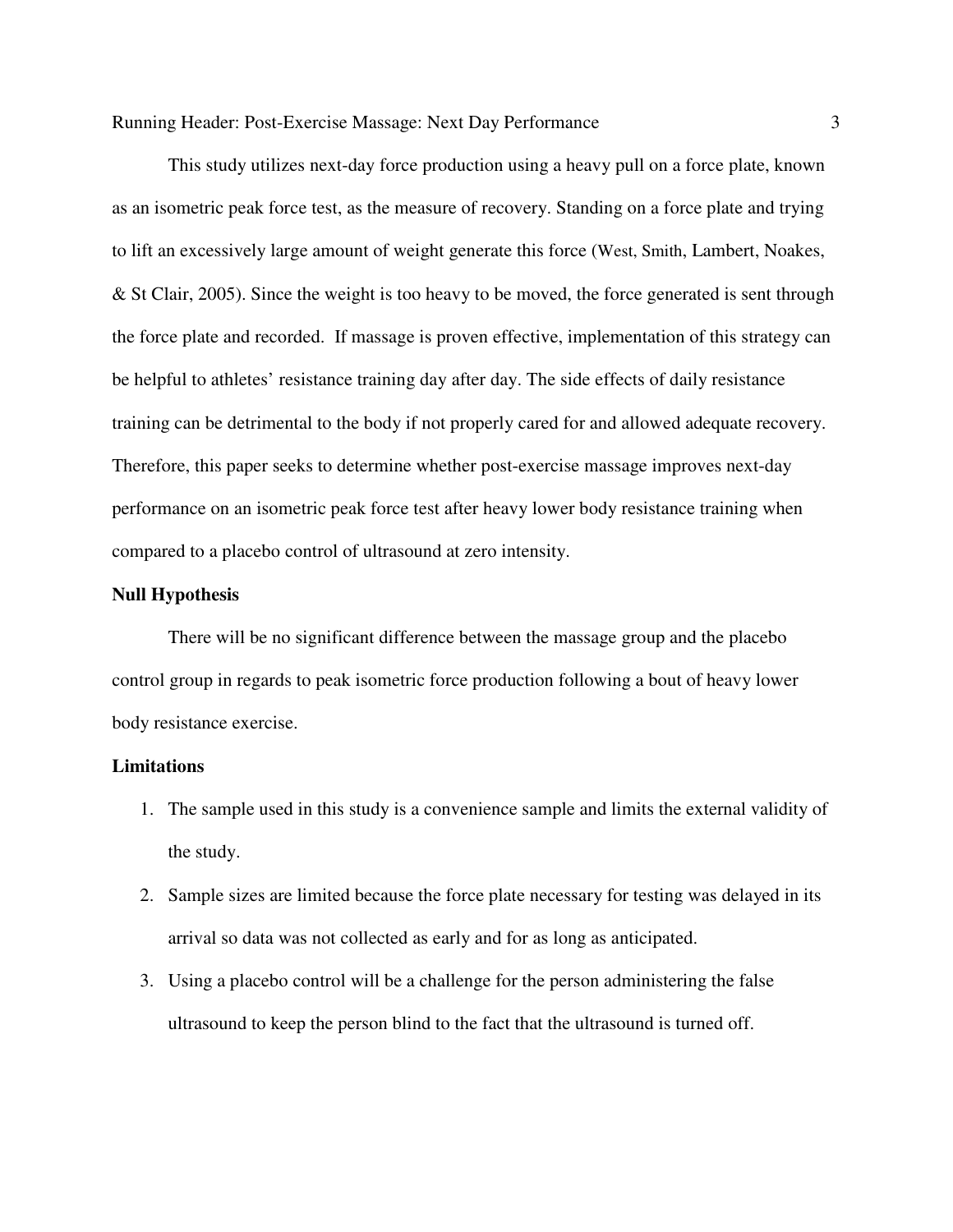4. Even though all participants studied were involved in resistance training for the past 6 months, their training ranged in sets, reps, and percentages of 1RM used during this time.

# **Delimitations**

- 1. Participants must be males or females between the ages of 18 and 25 and must sign given informed consent to be a part of the study.
- 2. Participants must have been regularly engaged (three times per week) in a resistance training protocol for at least 6 months.

## **Assumptions**

- 1. Subjects will be free of orthopedic conditions that could affect their performance.
- 2. Subjects will provide maximal effort during each test.
- 3. Subjects will provide maximal effort during the lower body resistance training bout.
- 4. Subjects will not be aware that the ultrasound machine is emitting no sound waves.
- 5. Subjects will not engage in another heavy bout of activity between the initial testing and the testing 24 hours later.

# **Definition of Terms**

The following definitions are given to provide understanding and uniformity of the terms

- 1. Absolute Strength- Maximum strength that can be generated by a person as measured by a one-repetition maximum regardless of body mass (Zatsiorsky, 2000. p. 111).
- 2. One-Repetition Maximum- One-repetition maximum (1RM) procedures will be based off of the National Strength and Conditioning Association's guidelines (Chromiak, 2005). Briefly, the procedures are as follows: the athlete will be instructed to perform 5-minutes of cycling on a cycle ergometer followed by a dynamic warm-up involving butt kickers,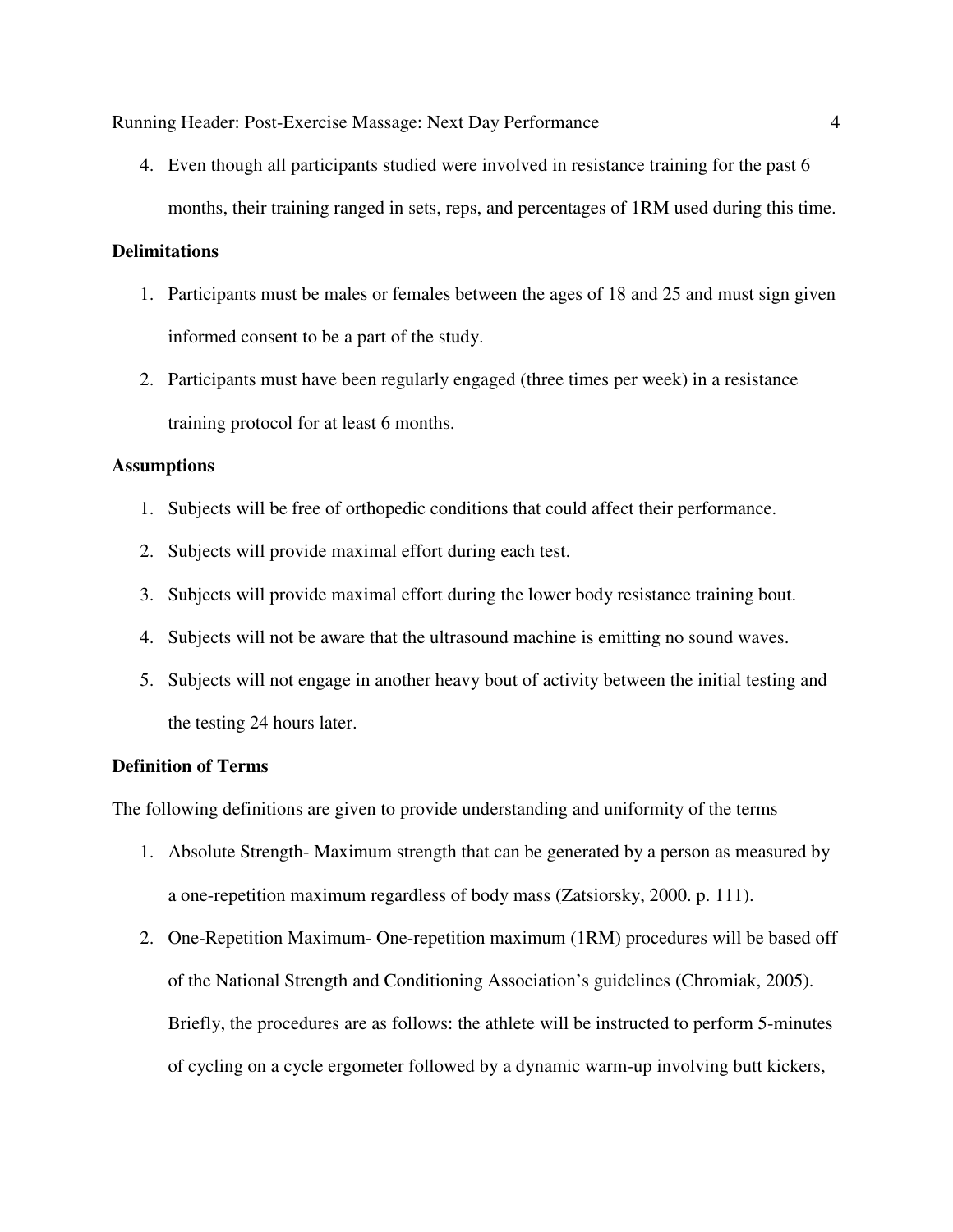frankensteins, ankle flips, and knee hugs. Subjects will then be asked to perform 10 repetitions with a light resistance. After a one-min rest period, the load will be increased by 66kg – 88kg and the subject will attempt to complete 3-5 repetitions. After a 2-min rest period, the load will be increased by an estimated, conservative near-maximum load and the subject will be instructed to attempt to complete 2-3 more repetitions. After a 4 min rest period will again be increased again and the subject will attempt to lift the load for one repetition. More weight added or removed depending on whether the subject was successful or not. The greatest weight lifted is recorded as the 1RM (kg).

3. Isometric Peak Force Test- An Olympic bar will be loaded with a weight that each subject will be unable to lift allowing for a maximal isometric contraction. Each subject will attempt to exert a maximal isometric effort against the bar for a two second time period while standing on the AMTI force plate. The bar will be positioned at mid-thigh. The peak force will be recorded as Newtons (N).

|       | Warm-up           | Lift                        |
|-------|-------------------|-----------------------------|
| Set 1 | 10 reps @ 30% 1RM | Max 12 reps $@$ 67 $\&$ 1RM |
| Set 2 | 10 reps @ 50% 1RM | Max 12 reps @ 67& 1RM       |
| Set 3 |                   | Max 12 reps @ 67& 1RM       |
| Set 4 |                   | Max 12 reps @ 67& 1RM       |

4. Lower Body Resistance Training Protocol- Squatting Protocol of Warm-up then Lift

5. Ultrasound- Ultrasound machines are a modality used by various professions utilizing high or low frequency sound waves. A vibrating crystal in the sound head of the ultrasound wand transmits these sound waves. These waves create a warming effect in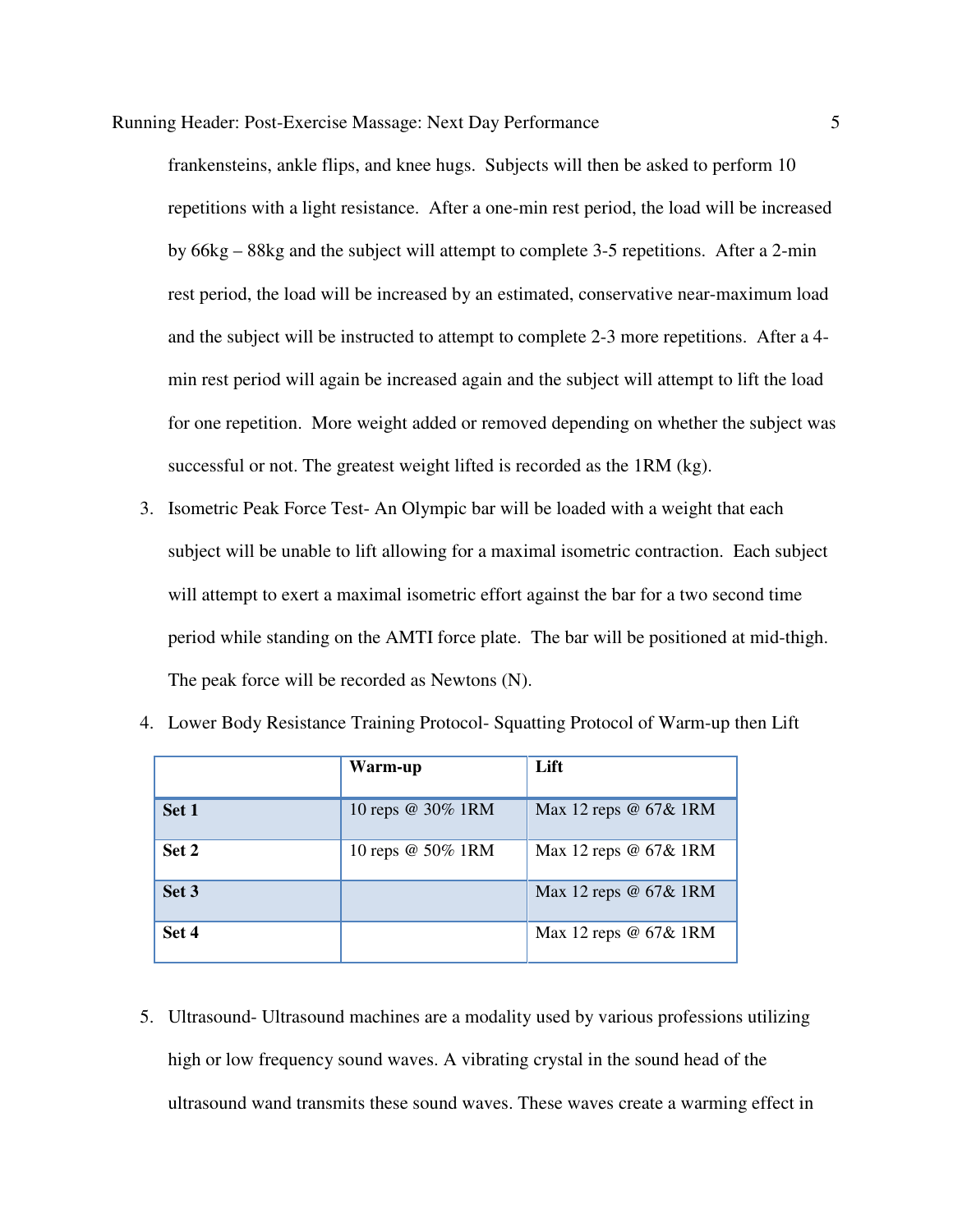the deeper tissues of the body. Tissue warming, increased blood flow to the treated area and relaxation are the main goals of ultrasound treatment. This increased blood flow has been theorized to help speed the healing of tissue damage. This increased blood flow has been theorized to help speed the healing of tissue damage (Warden & McMeeken, 2002).

- 6. Cycle Ergometer- A stationary one-wheeled cycle used as an ergometer to measure a person's work output under controlled conditions. The resistance, and therefore work output is controlled by tightening or loosening a flywheel. The cycle ergometer is good for measuring power output, blood pressure while exercising, and overall a better measure of power output independent of weight.
- 7. Resistance Training- Resistance training is a form of strength training in which each effort is performed against a specific opposing force generated by resistance of some kind. There are different types of resistance training. Isotonic exercises are if a body part is moving against the force. Isometric exercises are if a body part is not moving, but holding against the force. Isokinetic is where the speed of motion is kept constant regardless of the force being applied. Properly performed, resistance training can provide significant functional benefits and improvement in overall health and well-being (Plisk, 2005).
- 8. Force Production- Force causes mass to undergo acceleration. In the case of an isometric force production, the mass to be accelerated must be greater than the force generated. As the acceleration of a mass increases, the force also increases.

#### **Significance of the Study**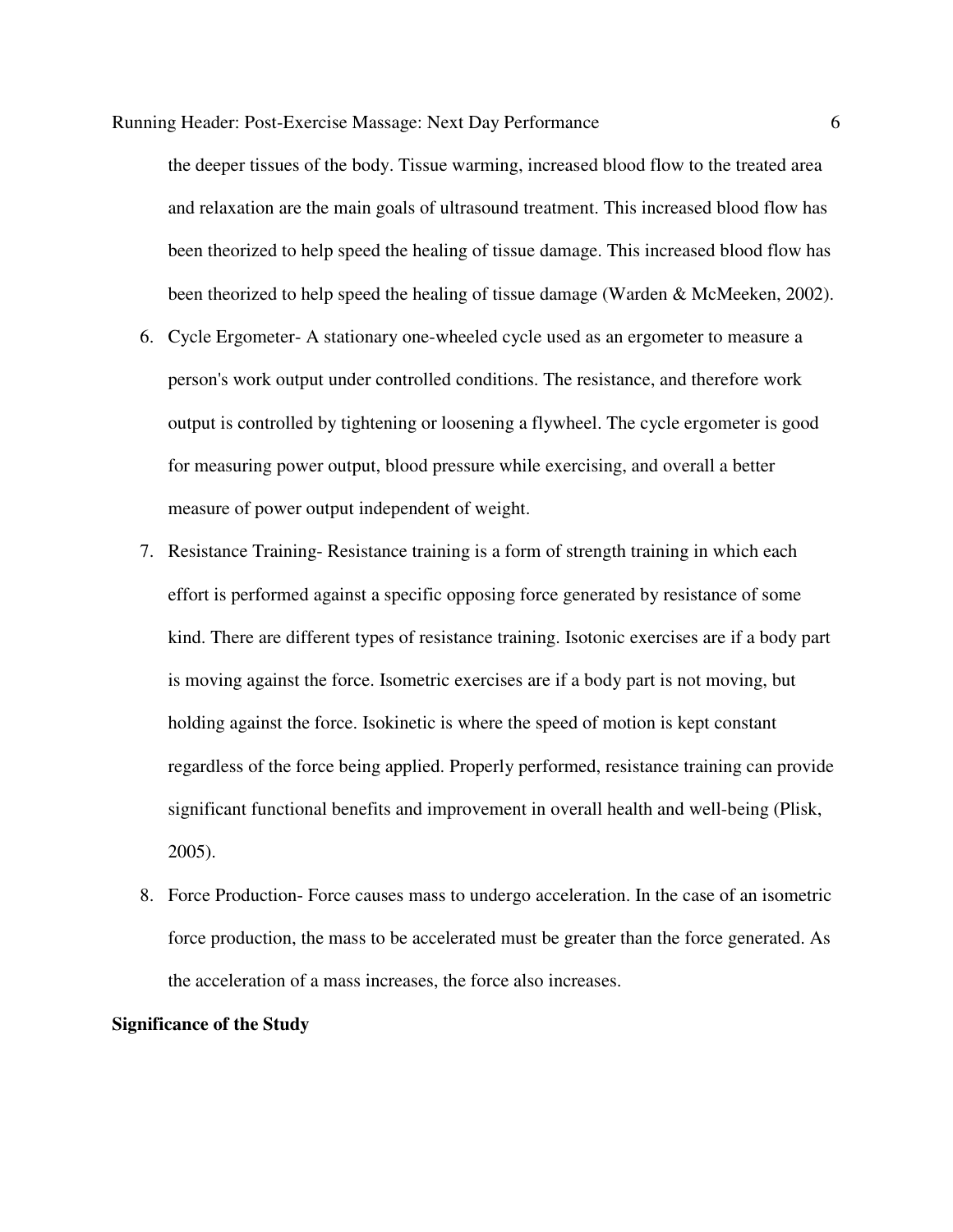The ability to train at a high level of intensity is of extreme importance in athletics. If an athlete can train at a higher level day after day without the negative effects of over-training cropping up to hinder performance, then over a period of time it can be hypothesized that this athlete will make more gains in his or her sport than an athlete who does not have the advantage of high-level training intensity daily. If post-exercise massage is proven to improve next-day performance in an isometric peak force test and recovery, athletes will be able to train harder daily. If post-exercise massage improves recovery, even after a harder workout day the athlete will still be able to perform at a high level so resistance training bouts can be more intense each day. Having more intense daily exercise bouts will lead to an increased overall training so over time, more advances in conditioning, skill, and performance can be reached.

# **Review of Literature**

#### **Overview**

The purpose of this study is to determine the effects of post-exercise massage on the ability to generate peak force after heavy lower body resistance training. Several topics have been identified and briefly discussed in the introduction. The following topics will be further developed in the literature review: (a) methods of enhancing recovery (b) massage types, usages, and benefits, (c) effects of massage on recovery, and resistance training, (d) benefits of resistance training, (e) methods of measuring force, and (f) biomechanics of lower body lifts.

#### **Methods of enhancing recovery**

Some common methods used to enhance recovery of elite athletes include: massage, active recovery, cryotherapy or cold therapy, stretching, and a combination of these modalities. Studies show that massage can reduce intensity of soreness and tenderness, but not the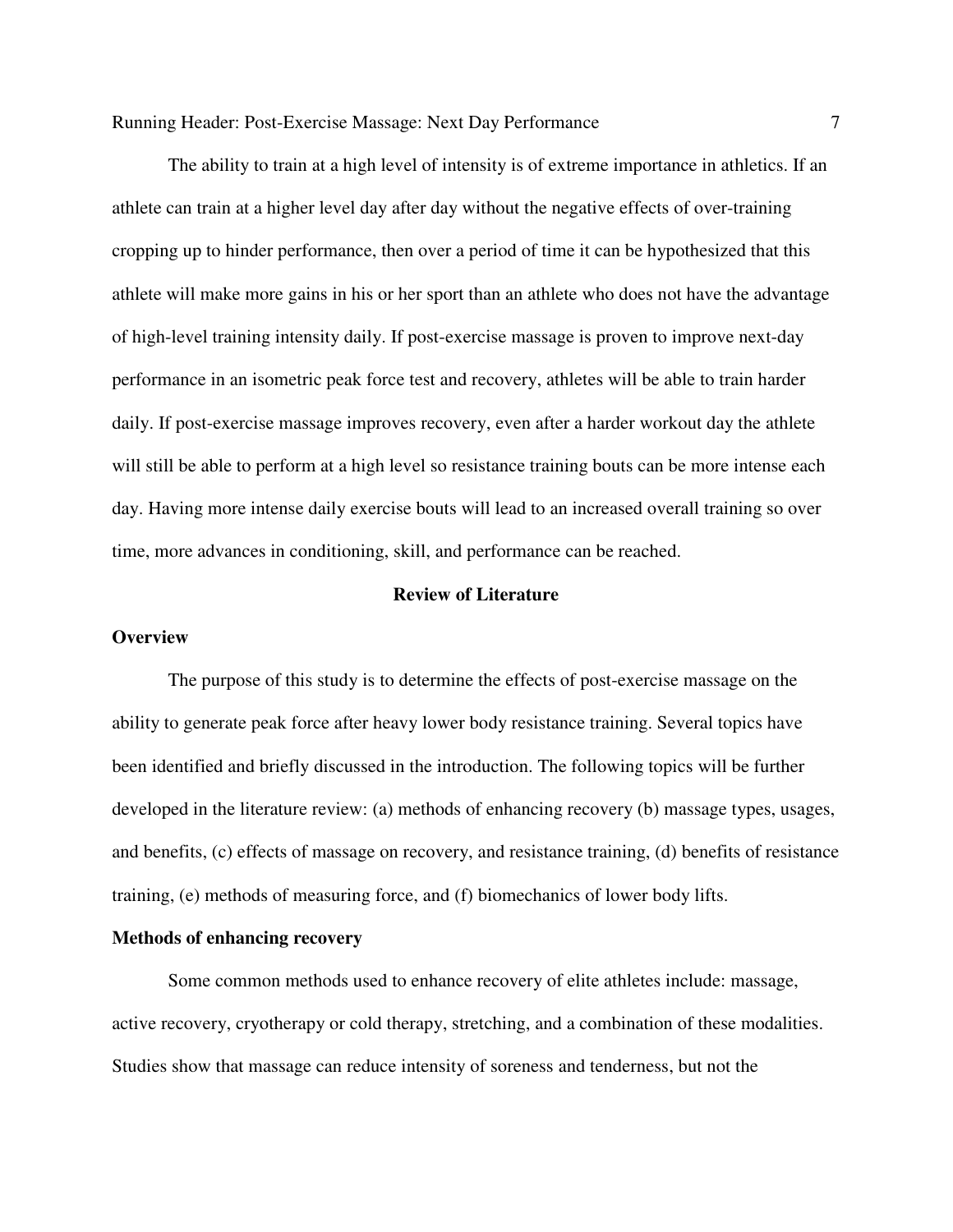unpleasantness of soreness (Barnett, 2006). Active recovery is used as a recovery method, but research is lacking in this area. The only thing that it has been proven is to more rapidly resynthesize glycogen in recovery. Cryotherapy is only scientifically proven to improve recovery when used in addition to light exercise. It also may inhibit training adaptation (Barnett, 2006). Stretching is rarely studied as a recovery strategy. There is no evidence supporting this strategy as an effective recovery strategy. Research has shown that active recovery in addition to other recovery strategies like massage may be more beneficial than one modality alone (Barnett, 2006).

#### **Massage types, usages, and benefits**

There are four basic types of massage used in Classic Western or Swedish massage. These include effleurage, petrissage, friction, and tapotement. Effleurage is used to enhance venous blood return and enhance relaxation by stimulating the parasympathetic nervous system. This movement consists of gliding over the skin with a continuous, smooth motion (Tappan & Benjamin, 1998). Petrissage often follows effleurage and is used to mobilize deep muscle tissue and increase local blood circulation. This movement involves lifting, squeezing, kneading, pressing, or rolling the tissues between or under the hands (Tappan & Benjamin, 1998). Friction is used to break up adhesions in the muscle from old injuries and is used by delivering deep penetrating pressure through the fingertips (Goats, 1994). Finally, tapotement is used to stimulate the tissues by mechanical force or the action of reflexes. This is achieved by striking the tissues with various parts of the hand at a fairly rapid rate (De Domencio & Wood, 1997).

Moving forward, the review completed by Weerapong et al. (2005) evaluated four broad theories of why massage can be beneficial. The mechanisms reviewed included biomechanical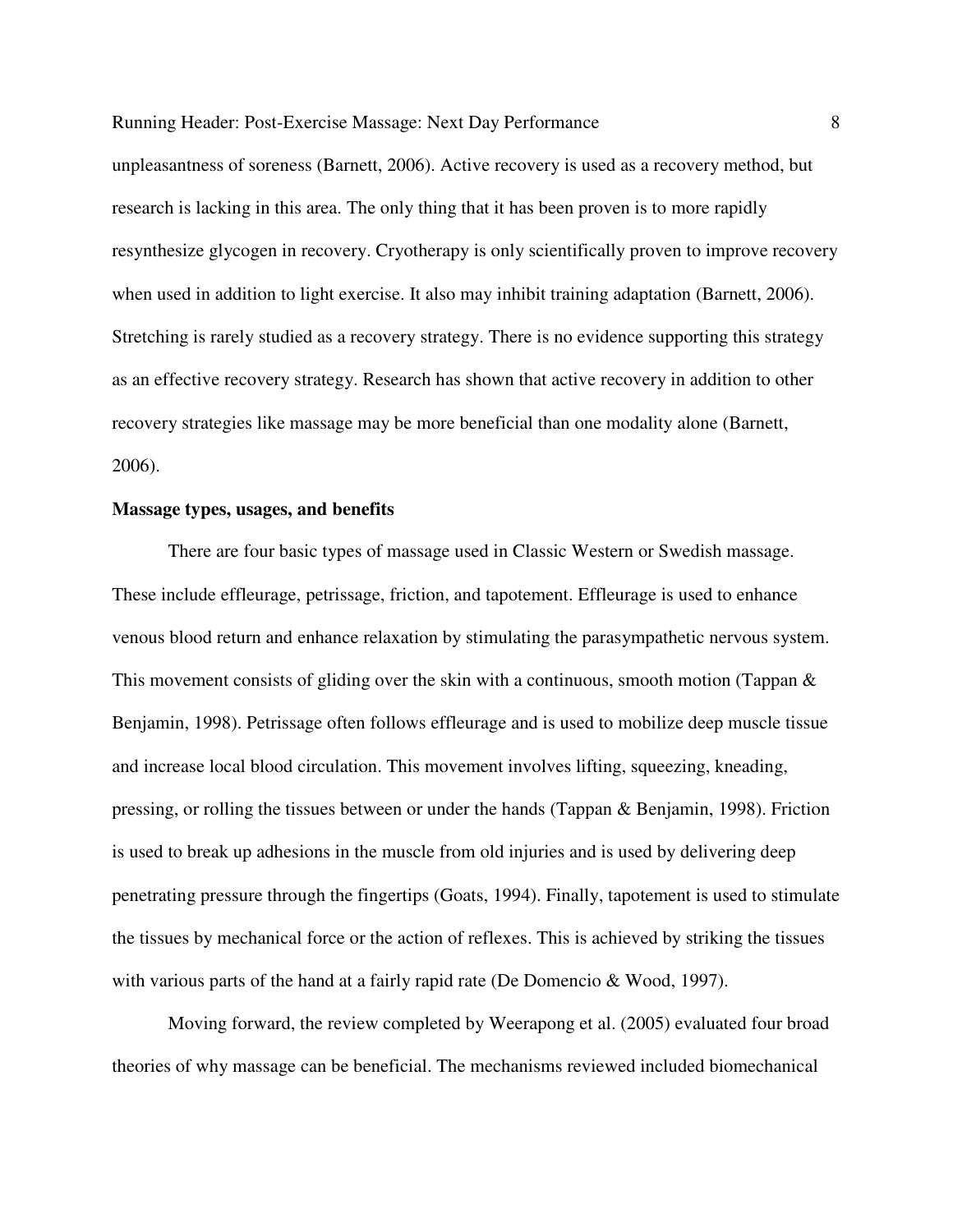effects, physiological effects, neurological effects, and psychological effects. Biomechanical effects mechanism theorized that mechanical pressure on tissues would reduce tissue adhesions, increase muscle compliance, increase joint range of motion, decrease passive stiffness, and decrease active stiffness (Weerapong et al., 2005). Physiological effects mechanism theorized that changes in the tissue or organ involved would result in increased muscular blood flow, increased blood circulation in the skin, increased parasympathetic activity, increased release of relaxation hormones, and decreased release of stress hormones. Neurological effects mechanism theorized that reflex stimulation would result in decreased neuromuscular excitability, decreased pain, and decreased muscle tension or spasm. The final theory about mechanisms of massage reviewed was psychological effects, which theorized that increased relationship between body and mind would increase relaxation and decrease anxiety (Weerapong et al., 2005).

After reviewing multiple studies testing the validity of some or all of these proposed mechanisms, Weerapong et al. (2005) determined that limited data supports the commonly held belief that massage offers many benefits. Many of the studies were flawed in methodology or were inconclusive, so more research is required to determine which mechanisms are at work in the different types of massage. These results would help determine what types of massage would be most beneficial for a desired response, whether it be relaxation, increased hormone release, or greater muscle compliance.

#### **Effects of Massage on Recovery**

One of the detrimental factors of high intensity training bouts is referred to as Delayed Onset Muscle Soreness (DOMS). As Ernst (2008) noted, DOMS is a serious problem that athletes, coaches, and athletic trainers deal with because it causes severe chronic pain and can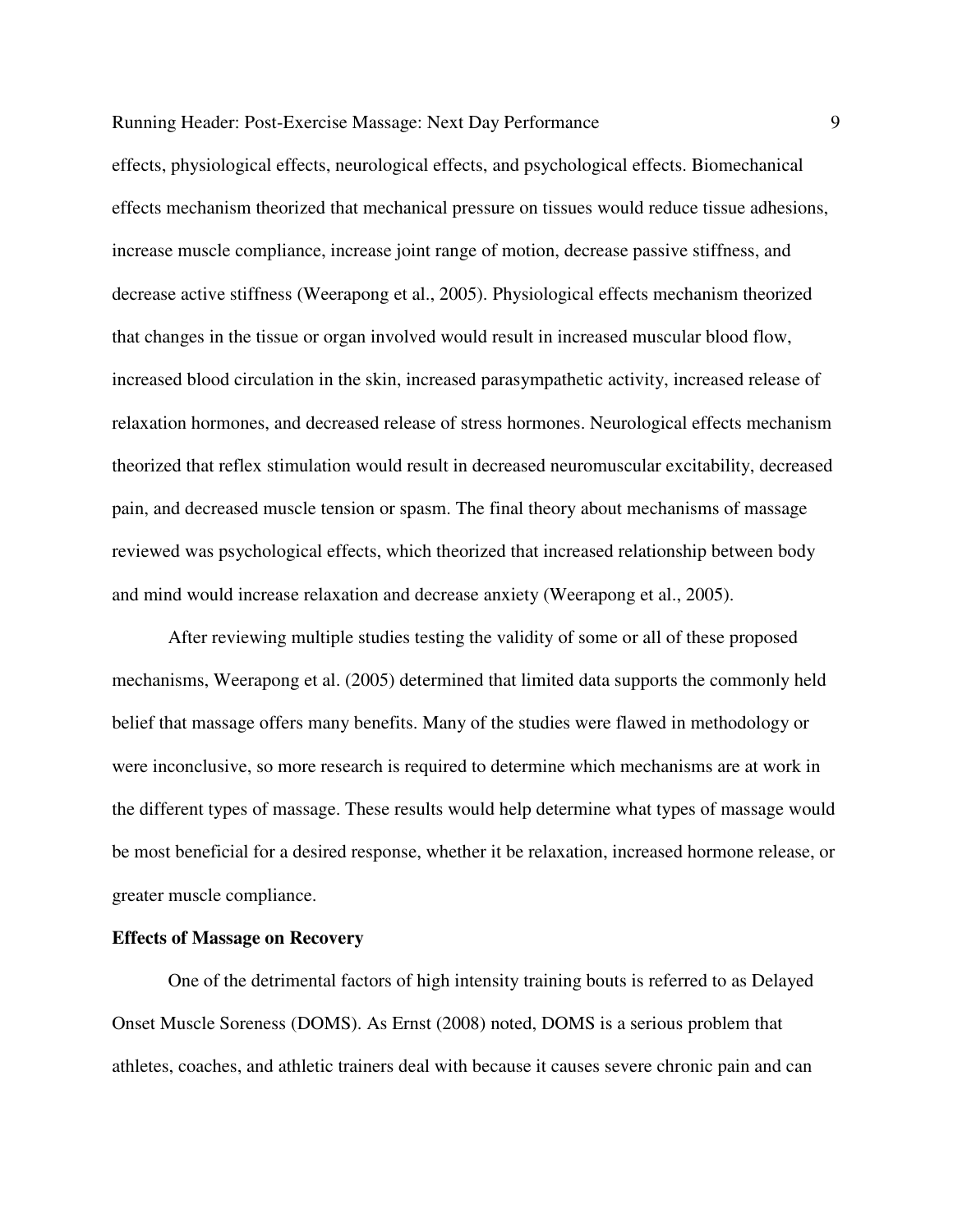Running Header: Post-Exercise Massage: Next Day Performance 10 decrease athletes' ability to perform due to muscular fatigue, soreness, stiffness, and loss of range of motion. Massage is often used as a treatment for DOMS because of the general consensus that massage increases intracellular lymph flow and blood flow in the capillaries to decrease oedema and reduce pain (Weerapong et al., 2005).

An additional study showed that massage results in greater perceived recovery than no massage between bouts of exercise (Hemmings, Smith, Grayson, & Dyson, 2000). As noted above, however, the physiological effects of massage have not been proven to cause a significant improvement in recovery or performance. This study did show some improvement in blood lactate levels for those participants receiving the massage, but it was not statistically significant.

Another study found that if a client believes the treatment they are receiving will be beneficial, they are more likely to benefit from it than if they do not believe it will work (Kalauokalani, Cherkin, Sherman, Koepsell, & Deyo, 2001). This is the reason for including the placebo control in this study. Comparing the results of the massage and the placebo should give more accurate results concerning the actual benefits of the massage. On a similar note, active recovery combined with massage was shown to be more effective than passive recovery, active recovery, or massage alone on subsequent performance (Monedero & Donne, 2000).

In like manner, muscular recovery is theorized to depend on muscle lactate levels, muscle glycogen availability, delivery of protein and other nutrients for muscular repair after microtrauma, and speed of oxygen delivery (Weerapong et al., 2005). In addition, massage has been shown to aid in the reduction of primary oedema, which is a result of the initial trauma to the muscles as well as secondary oedema which is a result of the trauma produced by the primary oedema (Weerapong et al., 2005).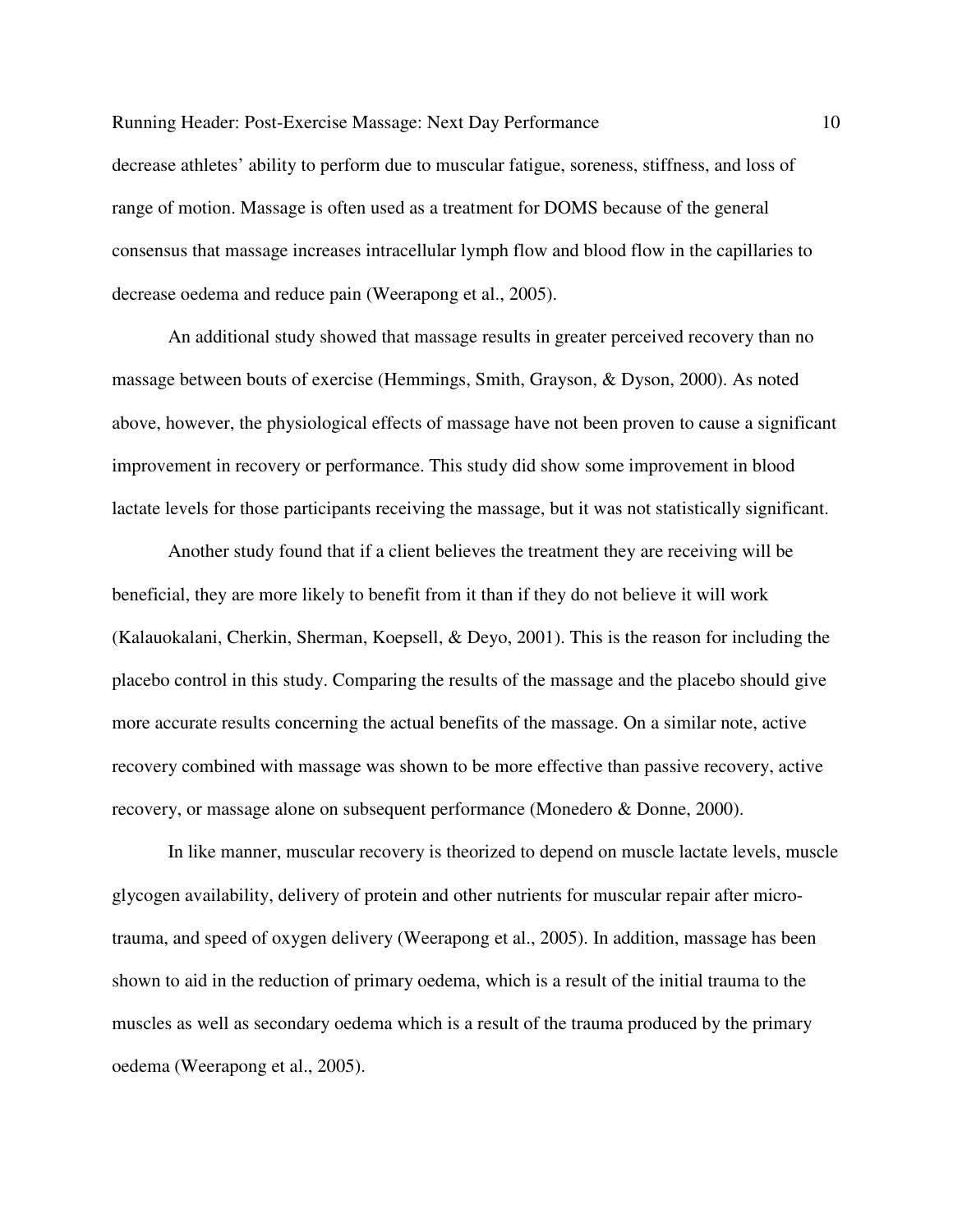#### **Benefits of Resistance Training**

Resistance training has many benefits for the general population, but also for athletes training for competition and to improve performance. Long-term resistance training involving progressive overload and the correct speed of movement improve velocity-specific strength (Kraemer, 1994; Behm & Sale, 1993). Increased bone density leading to a stronger frame and decreased chance of osteoporosis later in life is another benefit of resistance training (Kravitz, 1996). Resistance training has been shown to increase heart size in strength-trained athletes by increasing left ventricular wall thickness, left ventricular wall mass, and thickness of the septum wall (Stone, Fleck, Triplett, & Kramer, 1991). Finally, resistance training has been shown to improve glucose metabolism, which would result in better insulin sensitivity and glucose tolerance (Smutok, Reece  $\&$  Kokkinos, 1993). This has implications for athletes with regard to proper nutrition and diet, but also for diabetic athletes competing.

Once again, the purpose of this study was to determine whether post-exercise massage improves next-day performance after heavy lower body resistance training when compared to placebo control.

#### **Methods of Measuring Force**

Force generated by muscles of a particular body part can be measured with various types of force plates, dynamometers, and electromyography for quantitative measurements, and with manual muscle tests and self-reporting for qualitative measurements. Dynamometers are used to measure force by various means just by definition. One hand-held dynamometer that can be used to measure force exerted by muscles is the Nicholas Manual Muscle Tester (Dunn & Iversen, 2003). Athletic Trainers and Physical Therapists use this method of force testing mainly in a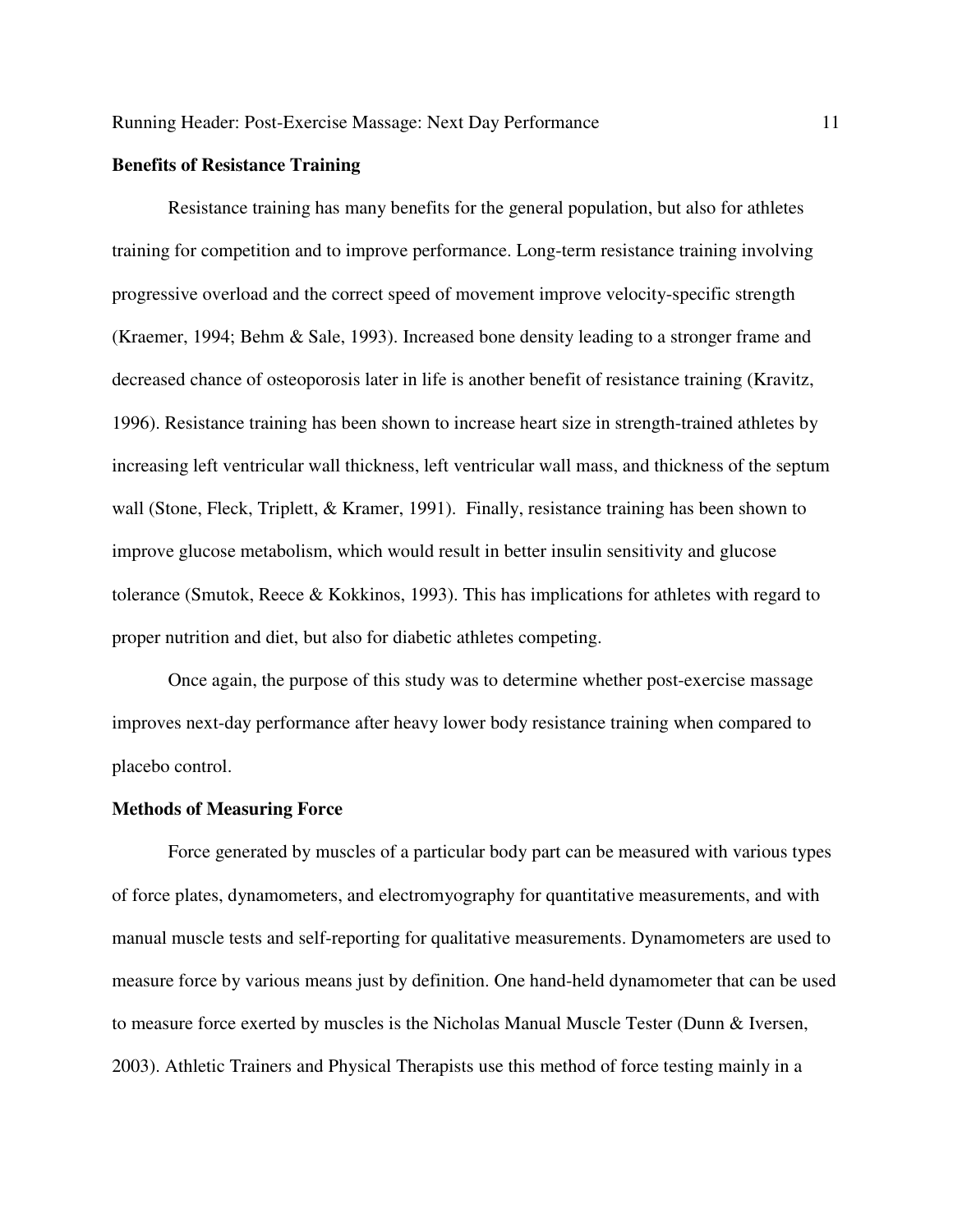clinical setting to test muscle forces in a very specific muscle group. Another type of force measurement used in clinical and conditioning settings is an isokinetic dynamometer. This is a force measurement that keeps a constant speed of motion regardless of the force output by the muscles and measures force output by the muscle in question. Often the muscles being tested are the flexors and extensors of the knee (West et al., 2005). Isometric peak force measured with a stationary force plate shows the ground reaction force the subject exerts on the plate. In the instance of clean pulls, the more weight the participant lifts, or the more force that is exerted into the ground the greater the force production by the muscles. For the clean pull to be most effective, joint angles and muscle length must be at an optimal level (Kawamori, Rossi, Justice, Haff, Pistilli, O'Bryant, Stone, & Haff, 2006). A final method of calculating muscle force generated is through electromyographic readings. An instrument known as an electromyograph detects electrical potential generated by muscle cells and thereby can determine the amount of force generated by the muscles being tested (Reaz, Hussain & Mohd-Yasin, 2006; Brookham, McLean & Dickerson, 2010).

#### **Biomechanics of lower body lifts**

The lift being used for performance measurement purposes in this study is the clean pull from mid thigh. Research shows that the greatest similarity in force production and biomechanics of the hip, knee and ankle extension occur between a squat jump and a hanging clean pull, which would be from the mid shin (Hori, Newton, Kazunori, & Cowan, 2005). For the clean pull to accurately test the muscles that were fatigued in the squat work out, the hip, knee, and ankle must be in a flexed position with the bar positioned at mid shin. The biomechanics of the squat exercise show that the muscles working to make this movement possible include, but are not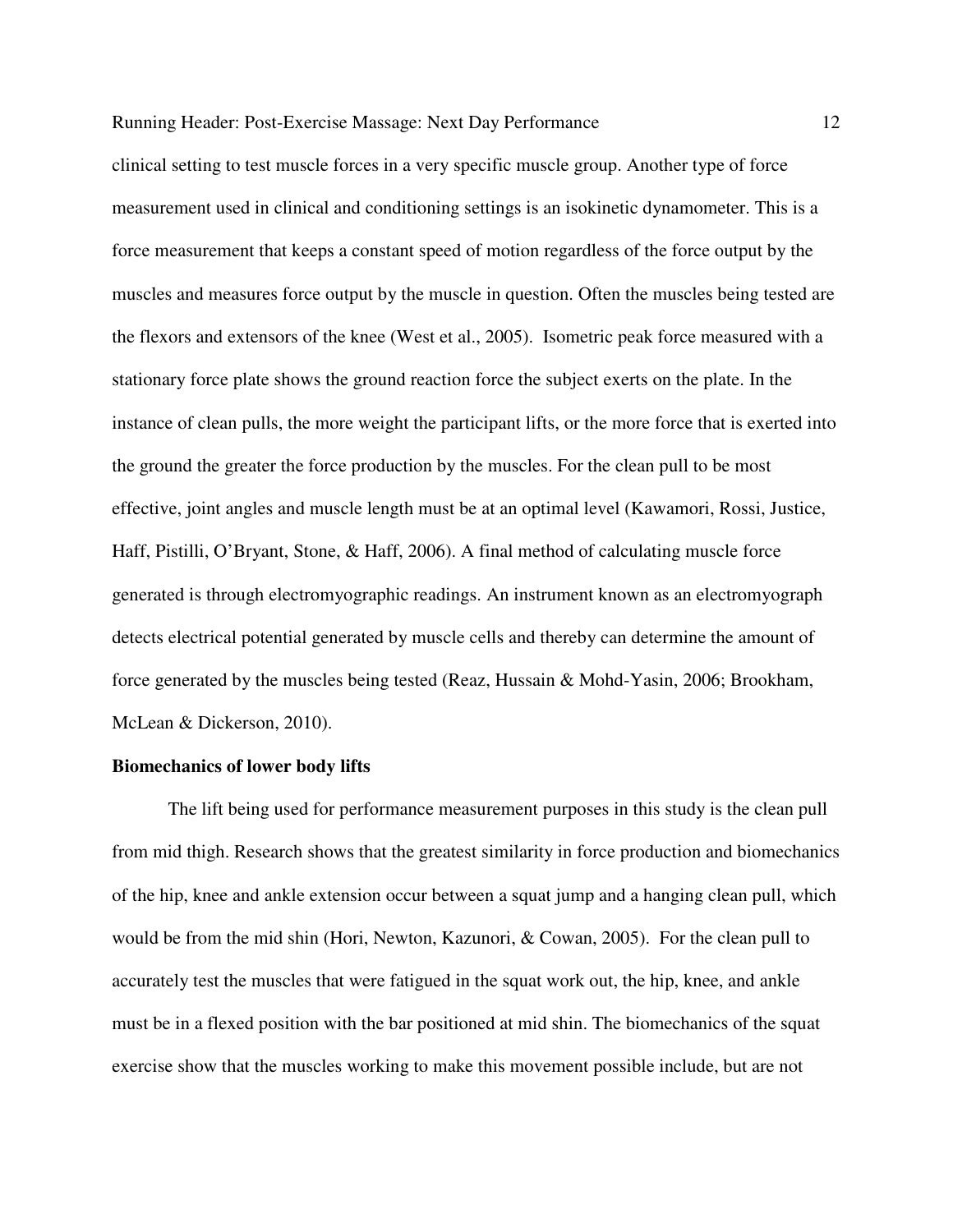limited to: hamstring, gluteus maximum, gastrocnemius, quadriceps, abdominal and spine muscles for stability. This is when the squat is performed in contrast to a solitary open kinetic chain movement or a movement where the limb moving is free from ground contact (Brusal, Lestussi & Parera, 2007).

#### **Method**

### **Subjects**

 Subjects for this study included males between the ages of 19 and 23 who had been regularly (three times per week) engaging in a resistance training protocol. The subjects were recruited in the Wellness Recreation Center Weight Room. They received a flyer stating the purpose of the study and more information. They responded and were scheduled to participate. The demographic data is as follows: average height with one standard deviation 72.59 inches  $\pm$ 2.97 inches, average weight with one standard deviation 197.17 pounds  $\pm$  14.91 pounds., selfreported one repetition maximum [1RM], average with one standard deviation 336.67 pounds  $\pm$ 62.42 pounds.

### **Instrumentation**

An AMTI force plate was used in this study to collect data on peak isometric force production for five seconds. The force plate measures the ground reaction forces acting on the surface of the platform. The plate can collect data on various types of forces, but only the vertical ground reaction forces were of interest in this study. The software used in conjunction with the AMTI force plate was Accu Power. The raw data were exported into a spreadsheet software (Excel).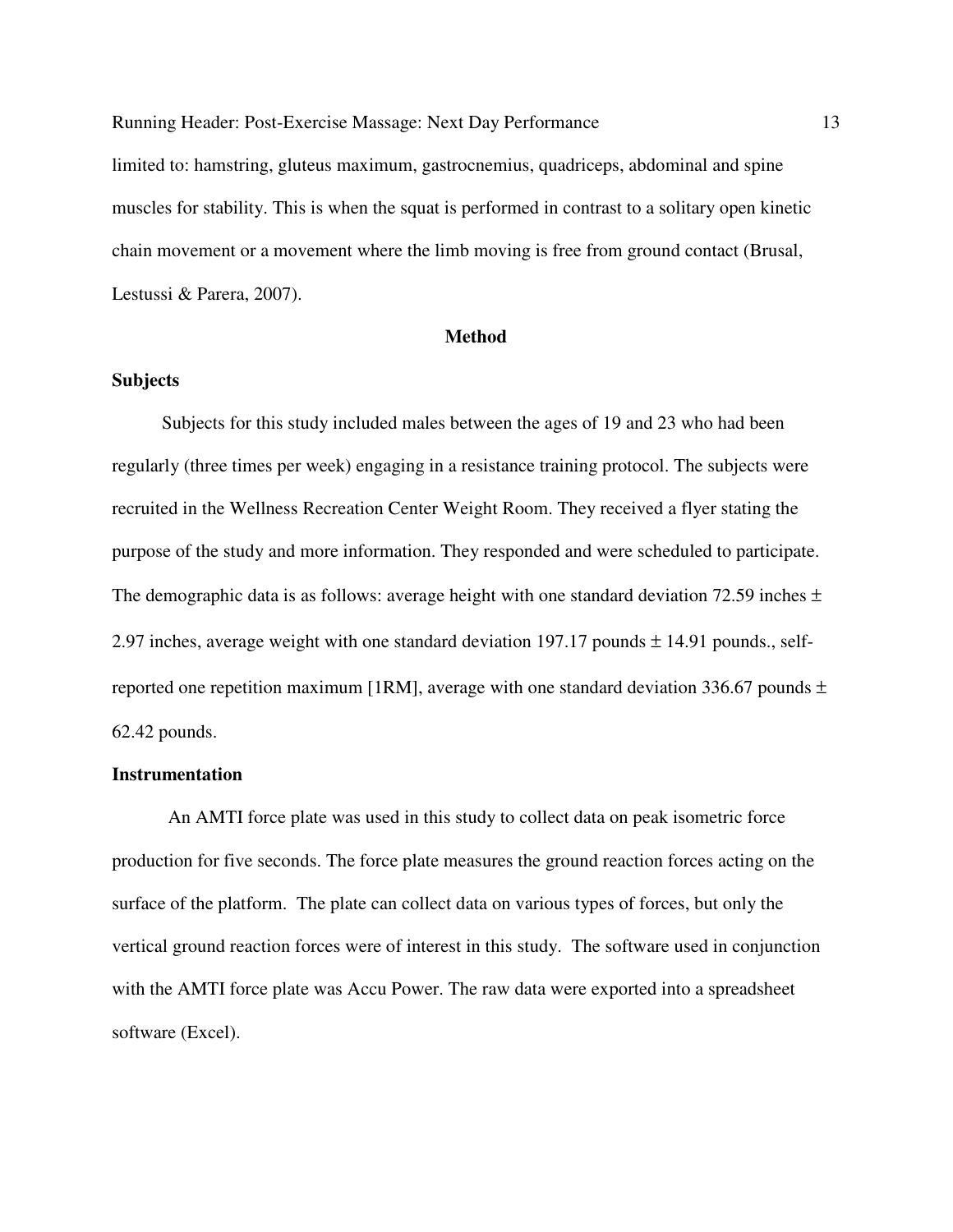The ultrasound used to carry out the placebo control was turned on, but at a place where the subject could not see that the signal was turned to zero and no signal was being emitted.

# **Procedures**

Before collecting any data, this study received approval from the Institutional Review Board for testing using human participants. All data were collected over a two-day

Day one consisted of participant signing the informed consent and collecting demographic data. Demographic data included height and weight, which was measured using a stadiometer and weight scale respectively. The athlete performed 5-minutes of cycling on a cycle ergometer. Subjects then performed a dynamic warm-up consisting of 10 yards ankle flips, 10 knee hugs (5 each side), 10 yards of butt kickers, and 10 Frankenstein kicks (5 each side). Next, the subject completed the isometric peak force baseline test, heavy lower body resistance training, the isometric peak force post-test and one of two treatments (massage or placebo).

The isometric peak force test procedure was as follows: An Olympic bar was loaded with a weight that each subject will be unable to lift allowing for a maximal isometric contraction. In this case it was 585 lbs. The bar and weight was raised off the ground using boxes so that it would be set for a mid-thigh clean pull. After brief education on form and technique, each subject attempted to exert a maximal isometric effort against the bar for a two second time period while standing on the AMTI force plate. For the pre-test as well as both post-tests, the subject performed a maximal isometric effort, then had one minute of rest before the next attempt. There were three attempts for each test session. The peak force was recorded as Newtons [N]. Data were collected using Accu Power software and saved for further analysis.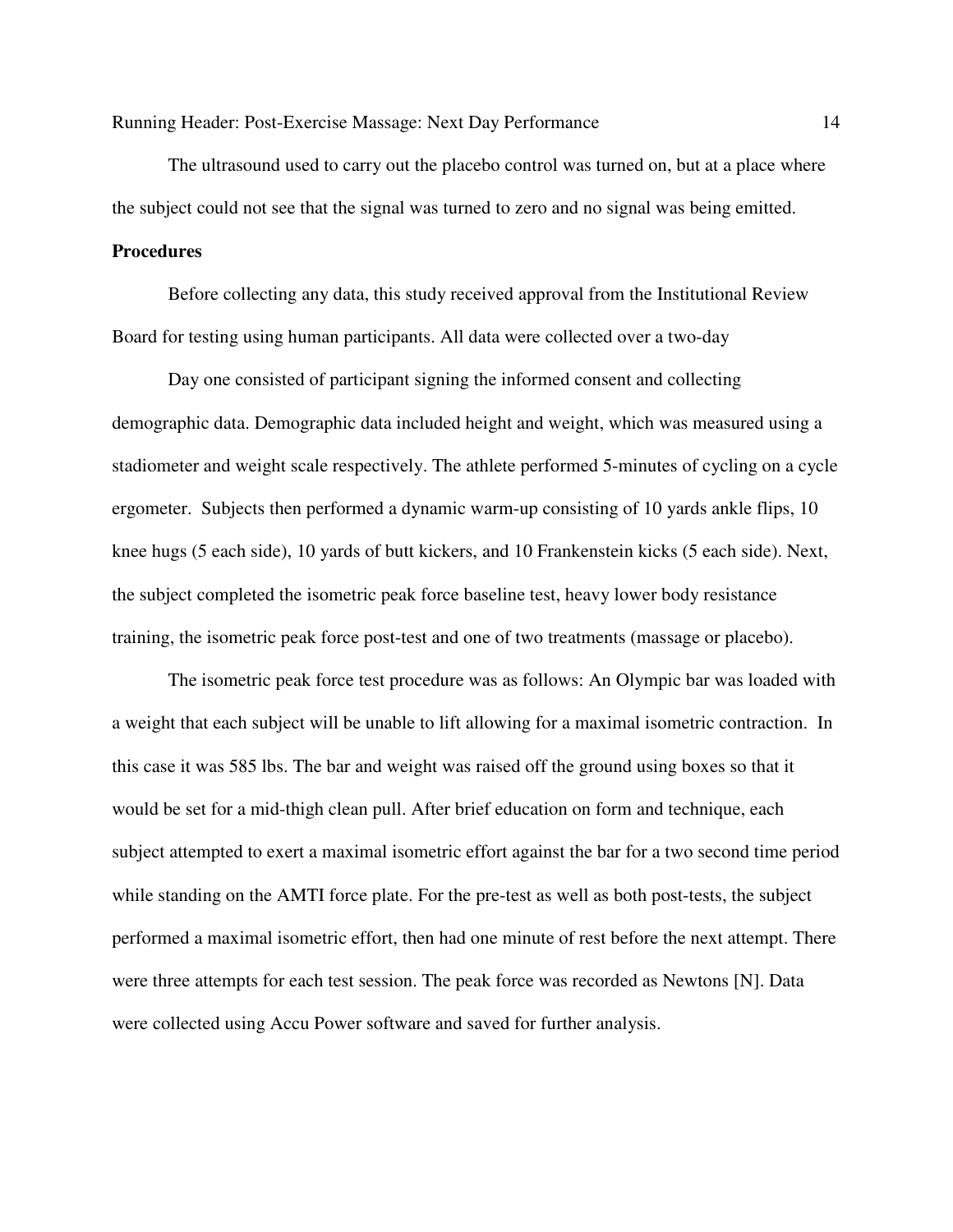The training protocol for heavy lower body resistance was based on the basic back squat lift and consisted of a warm up of 10 repetitions [reps] at 30% of their self-reported one repetition maximum [1RM], 10 reps at 50% of their 1RM, and 4 sets of no more than 12 reps at 67% of their 1RM. The participant was allowed to stop short of the 12 reps, but was required to stop at 12. The treatment group received a ten-minute massage focusing on the muscles of the lower body. All massages were conducted in a similar manner by the same licensed massage therapist. The massage was conducted in the following manner:

| Massage Technique  | Description                                           | Grade                 |
|--------------------|-------------------------------------------------------|-----------------------|
| Warm-up Effleurage | Stroking multi-directional                            | Grade 1               |
| Stripping          | Palm of hand or closed fist;<br>insertion to origin   | Grade 1 up to Grade 2 |
| Kneading           | Whole hand two handed;<br>centripetal and centrifugal | Grade 2               |

**Table 1: Massage Technique Used for Treatment** 

This was performed to the following muscle groups: hamstrings, quadriceps, gastrocnemius, soleus, IT Band, and Achilles tendon. The massage finished with a deep myofascial massage applied to the calf areas bilaterally, and grade 1 effleurage to all muscle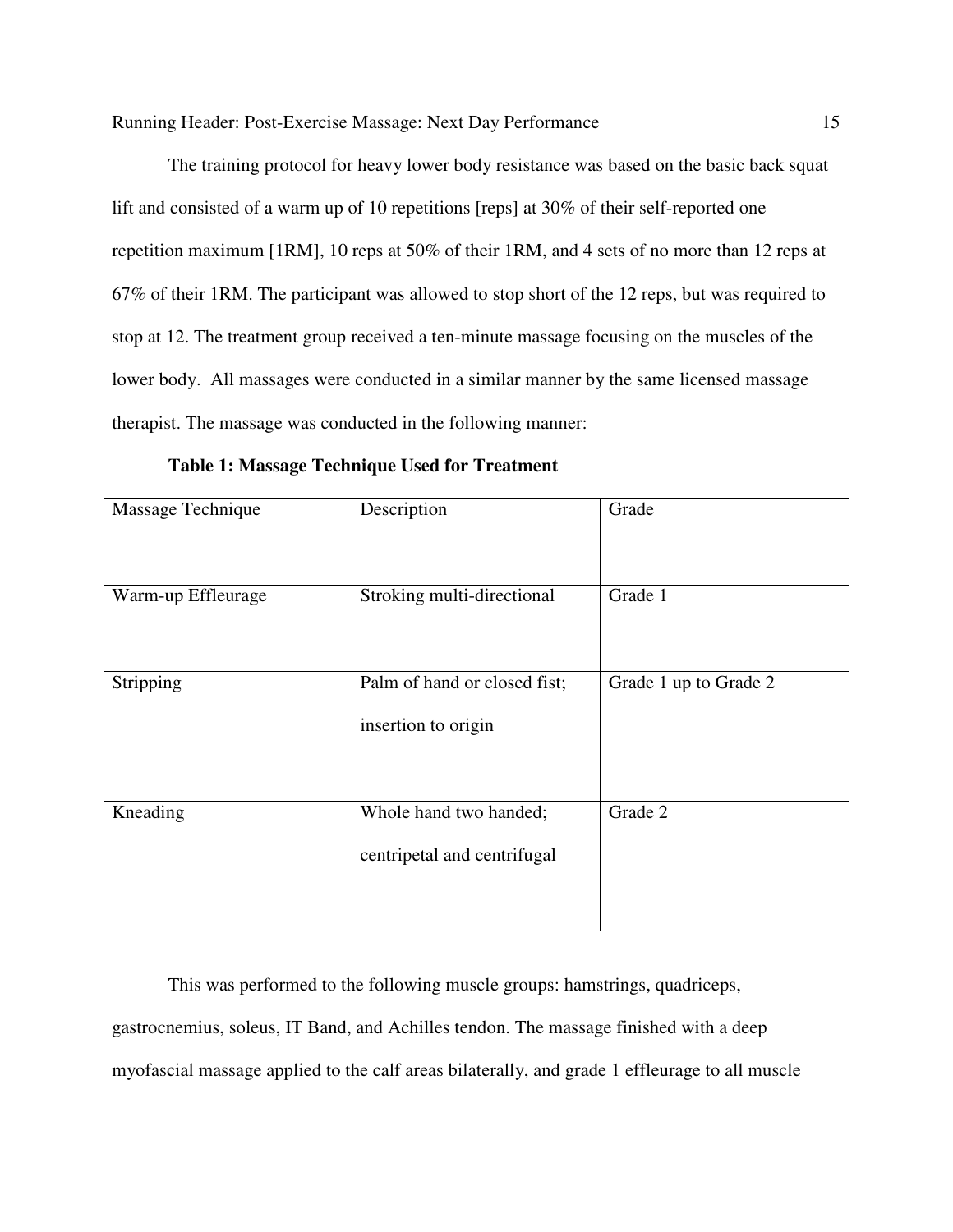groups as a cool down. The massage medium was a standard massage lotion used for sports injury massage. The control group received 10 minutes of ultrasound treatment (with zero signal emission) on the same muscle groups.

On day two, the participant completed the same dynamic warm-up that was performed on day one of testing. Then the second isometric peak force posttest was administered. Once the study was complete, the participant was debriefed on his or her participation in the study using a debriefing script talking about the deception occurring in the study as well as the necessity of this deception for the study to be effective. The deception was that the participant in the ultrasound group did not receive a true ultrasound. The machine was turned on, and the lotion was applied to the participant's skin as a medium for the waves to travel through, but the signal of the ultrasound was kept at zero. The mechanism by which ultrasound works is through soundwaves, thus making the ultrasound the participants received nothing more than the wand lightly touching the skin. This script used for debriefing is in the appendix section.

#### **Experimental Manipulations**

The force plate used to collect data for this study was not available during the spring semester, so data was collected in the summer months. As an experimental manipulation, instead of spreading the data collection out 7 days so a One Repetition Maximum [1RM] could be tested, the participants self-reported their 1RM. This may have caused under-reporting of the 1RM so that more could be lifted during the squatting protocol, but fatiguing of the legs would not happen as severely due to lower weight being lifted. Another possible problem this could pose is over-reporting their 1RM, which would only allow them to do a very small number of the repetitions necessary to properly fatigue the muscles of the lower extremities.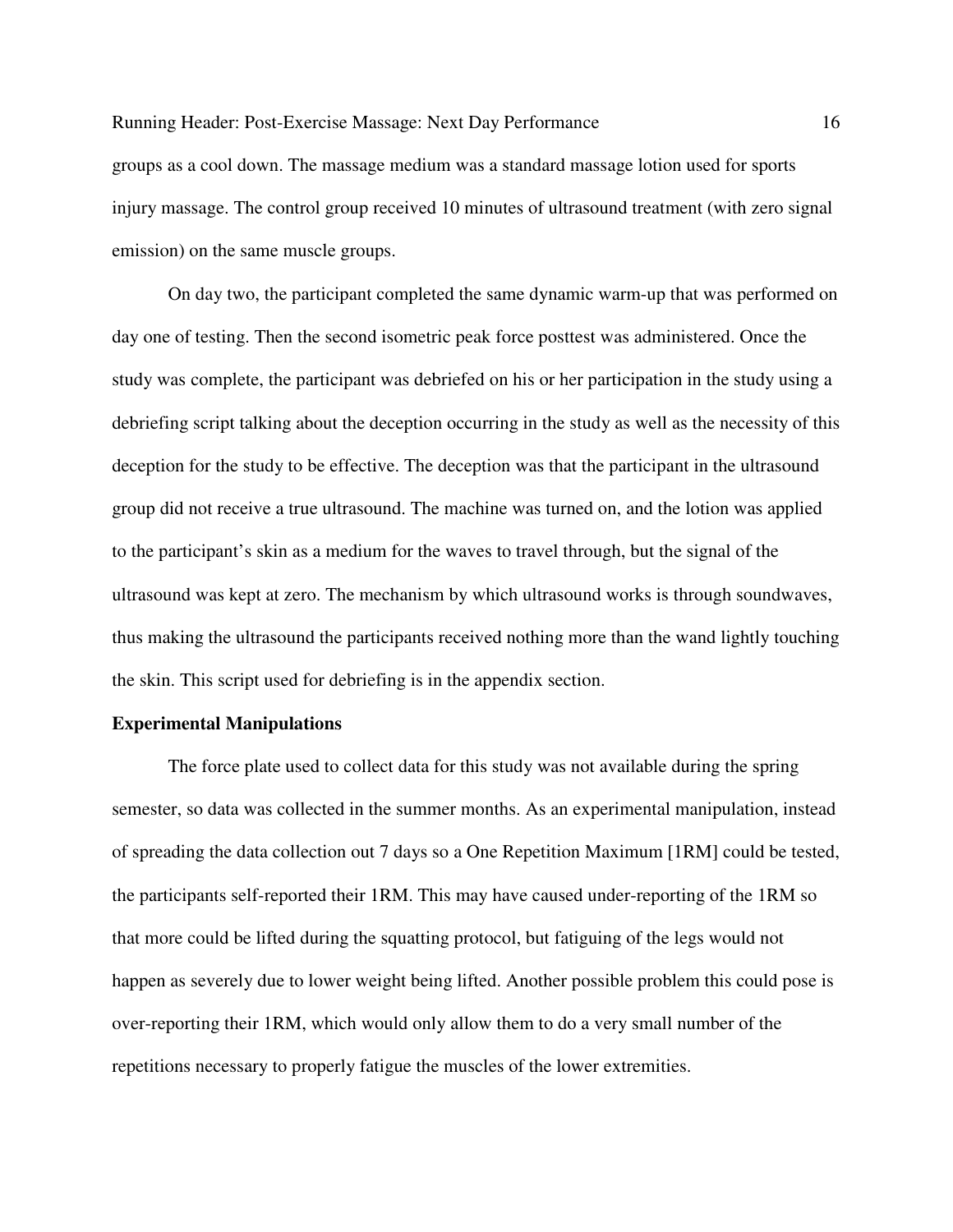Another manipulation made to the study was that a greater sample size was preferred, but due to the short time allotted for this study in addition to the force plate being unavailable for the spring semester, the sample size was small. Instead of the preferable 8 participants or more in each group, there were 4 in the massage group and 2 in the placebo ultrasound group.

#### **Results**

The results of this study were not statistically significant. On average, the participants receiving the massage improved slightly from their post-lifting mid thigh pull to their next-day mid thigh pull. The first peak force and the average of force in Newtons for the next half second is what the results were based on. These participants experienced a drop in their force production as measured by the AMTI force plate during the mid-thigh pull from before to after the heavy lifting protocol.

The participants receiving the ultrasound underwent an increase in force generated by the mid-thigh pull from before to after the heavy lifting workout, and they underwent another increase between the post-exercise pull and the next-day pull.

The null hypothesis to be tested was that there would be no significant difference between the massage group and the placebo control group in regards to peak isometric force production following a bout of heavy lower body resistance exercise. There was no statistical significance found in this study so more research is required to further address this null hypothesis.

#### **Data Analysis**

 There were four participants who received the massage treatment and two participants who received the ultrasound control treatment. The data were analyzed in two ways, the first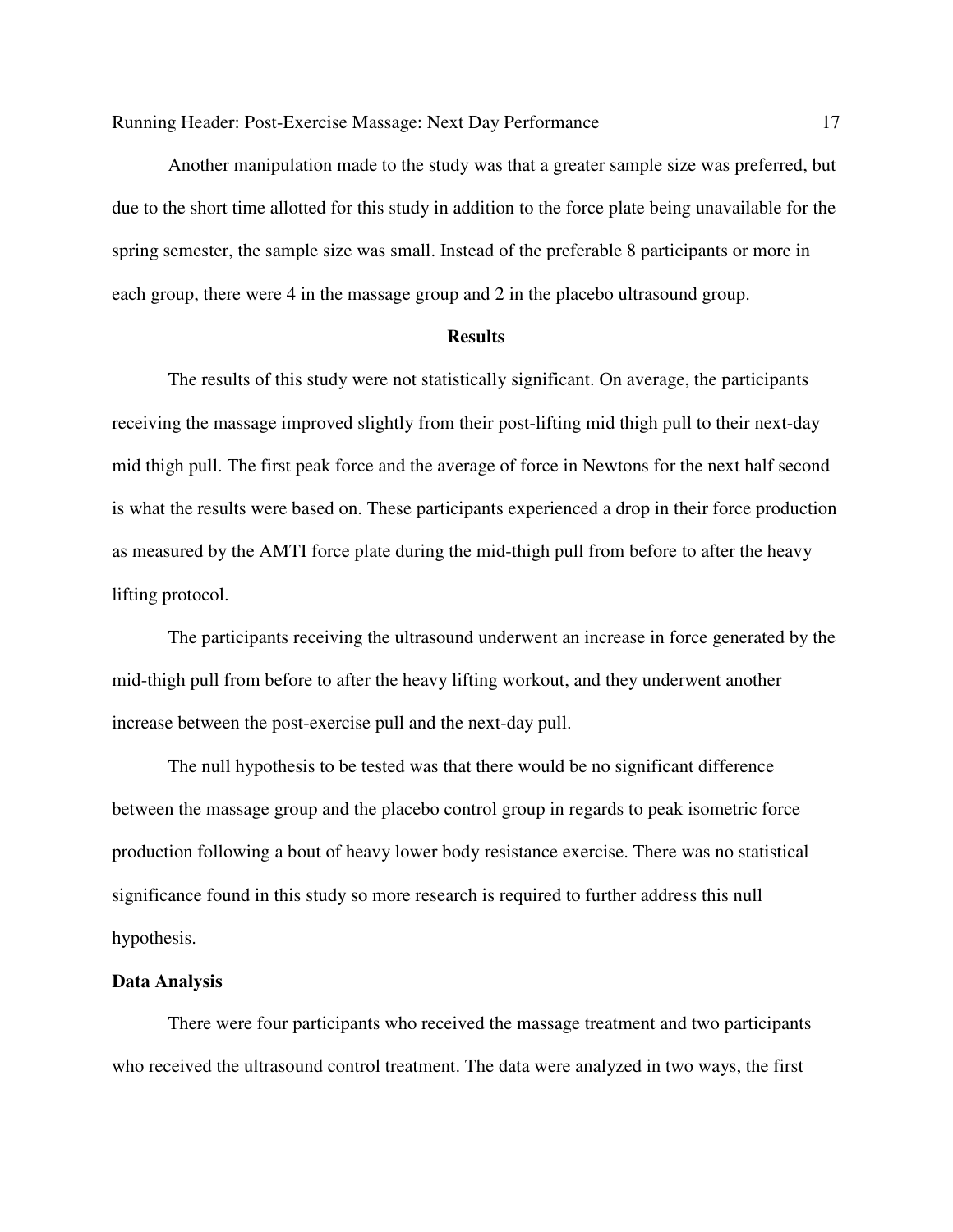peak of the isometric pull was established by the data and the three trials for each test (pre, post A, and post B) were averaged for each participant. These averages were then averaged for each test giving an overall picture of the trend. the isometric pull was established by the data and the three trials<br>bost B) were averaged for each participant. These averages were<br>ng an overall picture of the trend.



**Chart 1: Average Force Measured from First Peak of Isometric Pull for Each Test**

The second way the data were analyzed was finding the first peak force and averaging that force with the forces collected every .005 seconds for half of a second for each person for each test. These averages were then averaged together for each test to show the trend. The reason the The reason the average over .5 seconds was one method of data analysis is because the first peak could be an extremely high or low number that would be balanced out by carrying out the average for 50 readings. Post Test A<br>
Post Test B<br>
Post Test B<br>
Test Administered<br>
Max Sinding the first peak force and averaging that<br>
mds for half of a second for each person for each t<br>
ther for each test to show the trend. The reason the<br>
of d

# **Chart 2: Average Force Measured from First Peak of Isometric Pull for .5 Seconds for Each Test**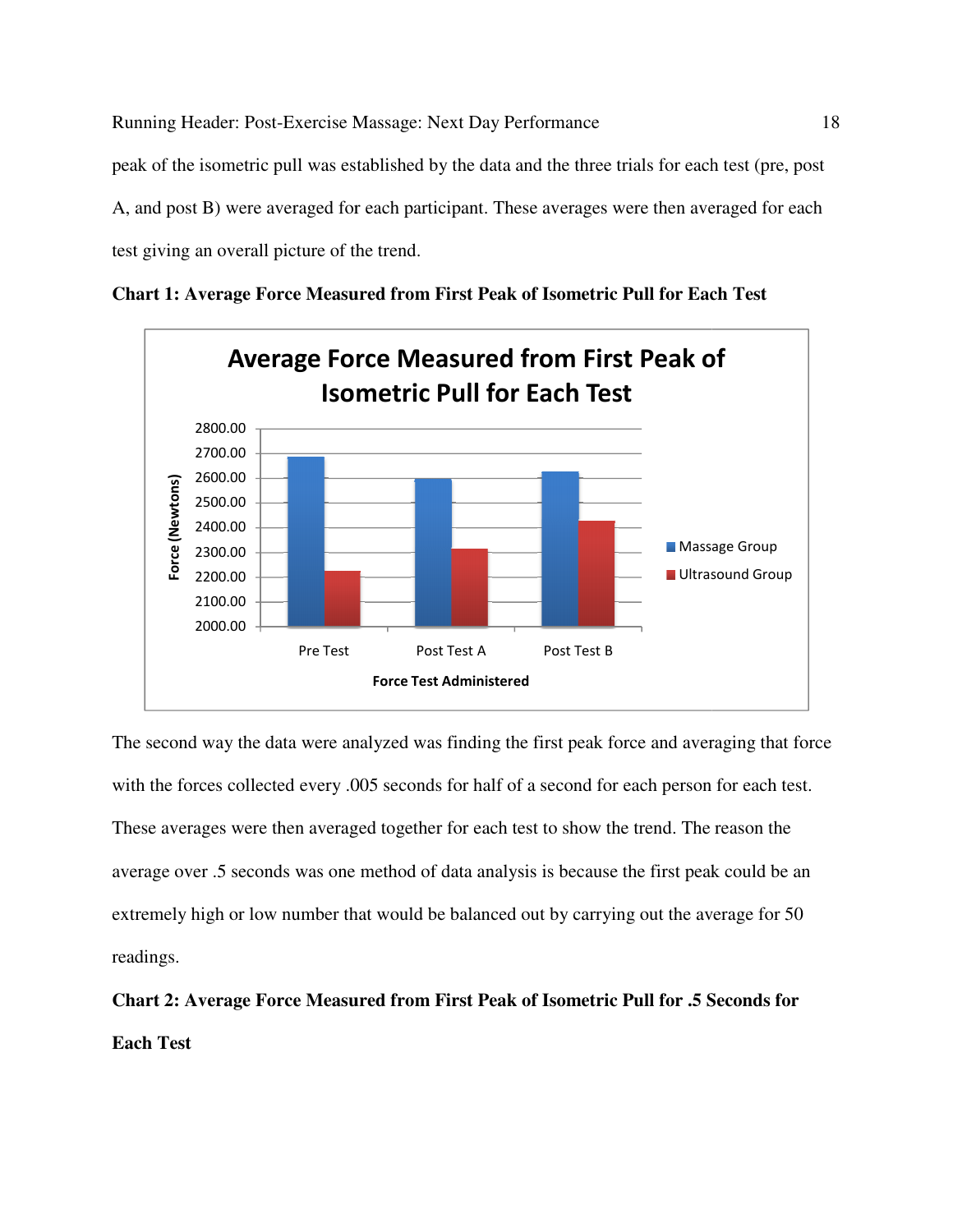

# **Discussion**

The massage and placebo effect was measured in terms of performance on the Isometric Peak Force Test completed three times by each participant. Each subject performed a pre-test, a Peak Force Test completed three times by each participant. Each subject performed a pre-test, a<br>post-test on the same day as the heavy training protocol, and a next-day post-test with three trials post-test on the same day as the heavy training protocol, and a next-day post-test with three trials<br>for each of the three tests. The results were measured using: peak force (Newtons), defined as the first peak force produced by the subject, and average peak force, defined as the average of force first peak force produced by the subject, and average peak force, defined as the average of for-<br>produced starting at the first peak and continuing for the next .5 seconds. The null hypothesis was that there would be no difference between the massage and ultrasound control groups with was that there would be no difference between the massage and ultrasound control groups wit<br>regard to difference in peak force generated in the pre-test, post-test A (after the heavy lifting protocol), and post-test B (the following day after receiving one of the two treatment options.

#### **Limitations**

The first limiting factor for this study was the sample size available due to a limited time frame for the study to be completed. The study only had six participants with four in the massage test B (the following day after receiving one of the two treatment options.<br>iting factor for this study was the sample size available due to a limited time<br>to be completed. The study only had six participants with four in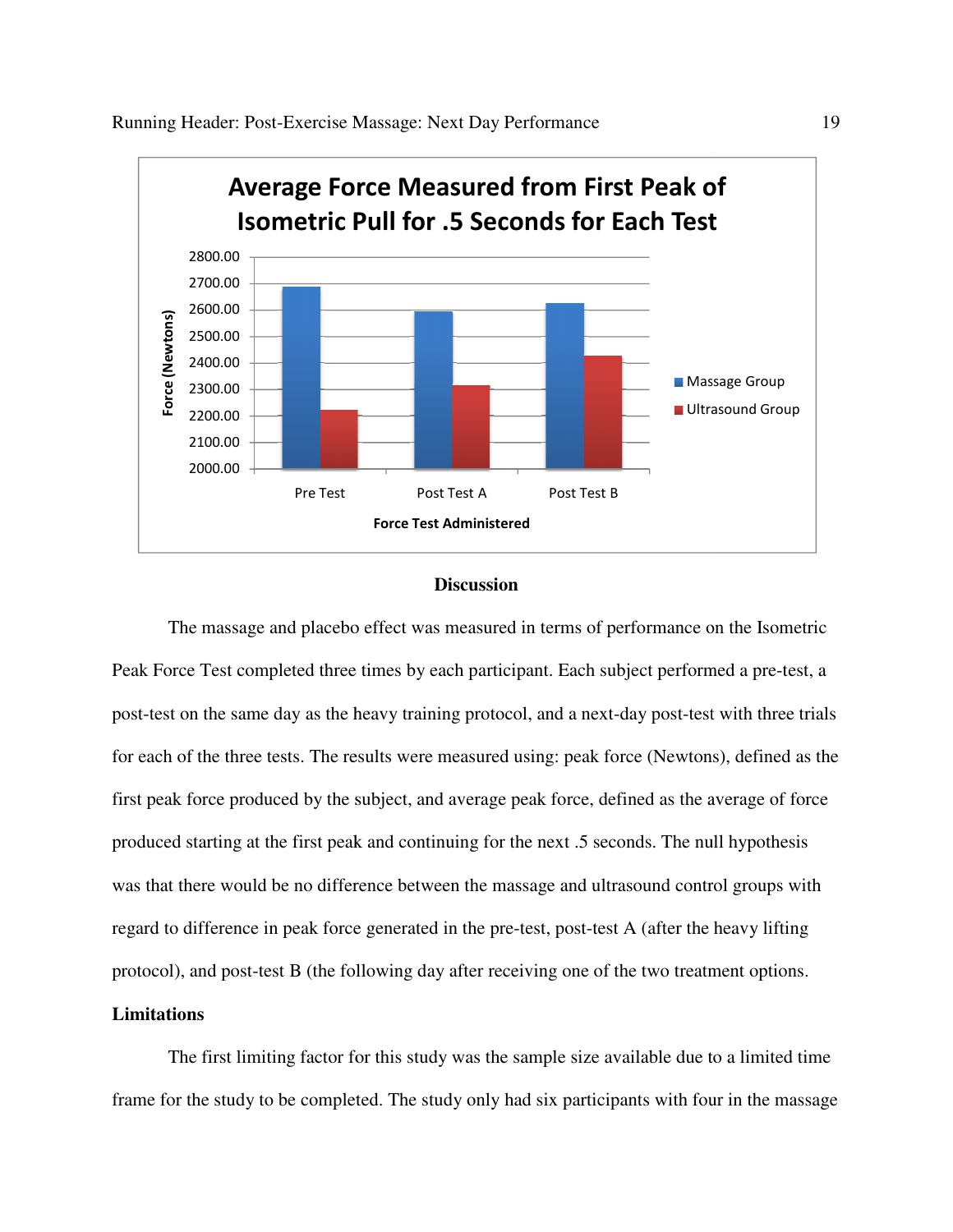group and two in the ultrasound control group. This small sample size left little room for an erroneous performance for any reason because each trial was a very large portion of the data collected.

Another limiting factor that worked against the validity of the study was that the midthigh pull, which was used to collect force data, was not a good representation of the muscles that were being fatigued in the heavy squat protocol. Biomechanically, the back squat fatigues the quadriceps, hamstrings, gluteal musculature, gastrocnemius, and the soleus. The pull the participants performed had the bar positioned at mid thigh. This height of the bar did not restrict the muscle groups activated as well as a lower pull would have. The higher pull allowed for the participant to compensate for the fatigue in the legs by using more of the back and torso muscles to generate force, which could account for the lack of statistical significance found in the data analysis. If the bar were positioned lower, the participant would be required to use his lower body musculature including: hamstrings, gluteal musculature, quadriceps, gastrocnemius and soleus to generate force (Braidot, Brusal, Lestussi, & Parera, 2007).

Possibly limiting the amount of force generated by the participants was the sweat on their hands reducing the grip they could maintain on the bar during the pull. Having chalk available to all the participants from the beginning so they could apply it to their hands if they felt they did not have good contact with the bar could have helped counteract this limitation.

A limitation for some participants could have been that the warm-up before pulling in the pre test was only 5 minutes on the cycle ergometer and a short dynamic warm up. For some of the participants, the force generated on their pull increased greatly from the pre-test to post-test A. The limiting factor could be that the warm-up did not incorporate any lifting and the data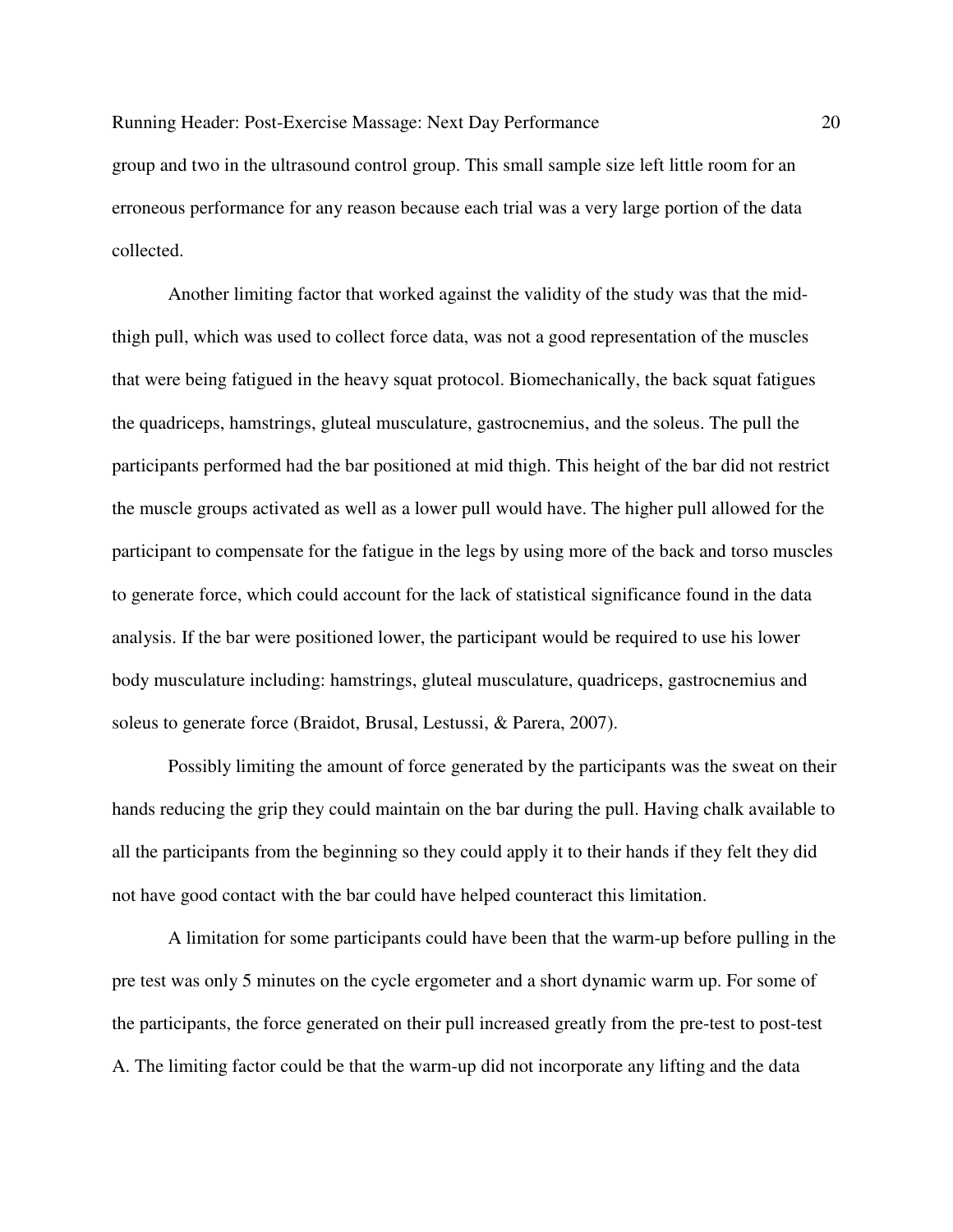analysis assumed a maximal effort from the start. This could have been one reason the pre-test data seemed to be low. In addition, often after the heavy lift, the participants noted feeling stronger so whether psychological or because they felt warmed-up, the second lift was better for some of them even though it should have been much lower due to muscular fatigue.

The final limitation to be discussed here was that due to time constraints and participant availability in the summer, the testing of the 1RM was removed from the study and the participants self-reported their 1RM for squat on the day of testing. If the participant has not tested his 1RM recently, it could be off significantly due to changes in training protocol or other variables. If the self-reported 1RM was too high, the participant struggled in completing the training protocol used to fatigue the muscles of the lower extremity.

# **Suggestions**

Suggestions for further study include:

- 1. Using a larger sample size so each test does not carry as much weight.
- 2. A clean pull that is set up with a more biomechanically accurate height so that joint angles stress the appropriate muscle groups (most likely a pull from mid-shin).
- 3. Having chalk or a towel available for the participants to dry their hands before each pull attempt so maximal effort can be used each time.
- 4. A warm-up involving both the dynamic warm-up and a small lifting warm-up before the first round of Isometric Peak Force tests are conducted.
- 5. Allow the participant to try a pull at 50% effort before the data collection begins so he can learn how it should feel before the actual testing begins.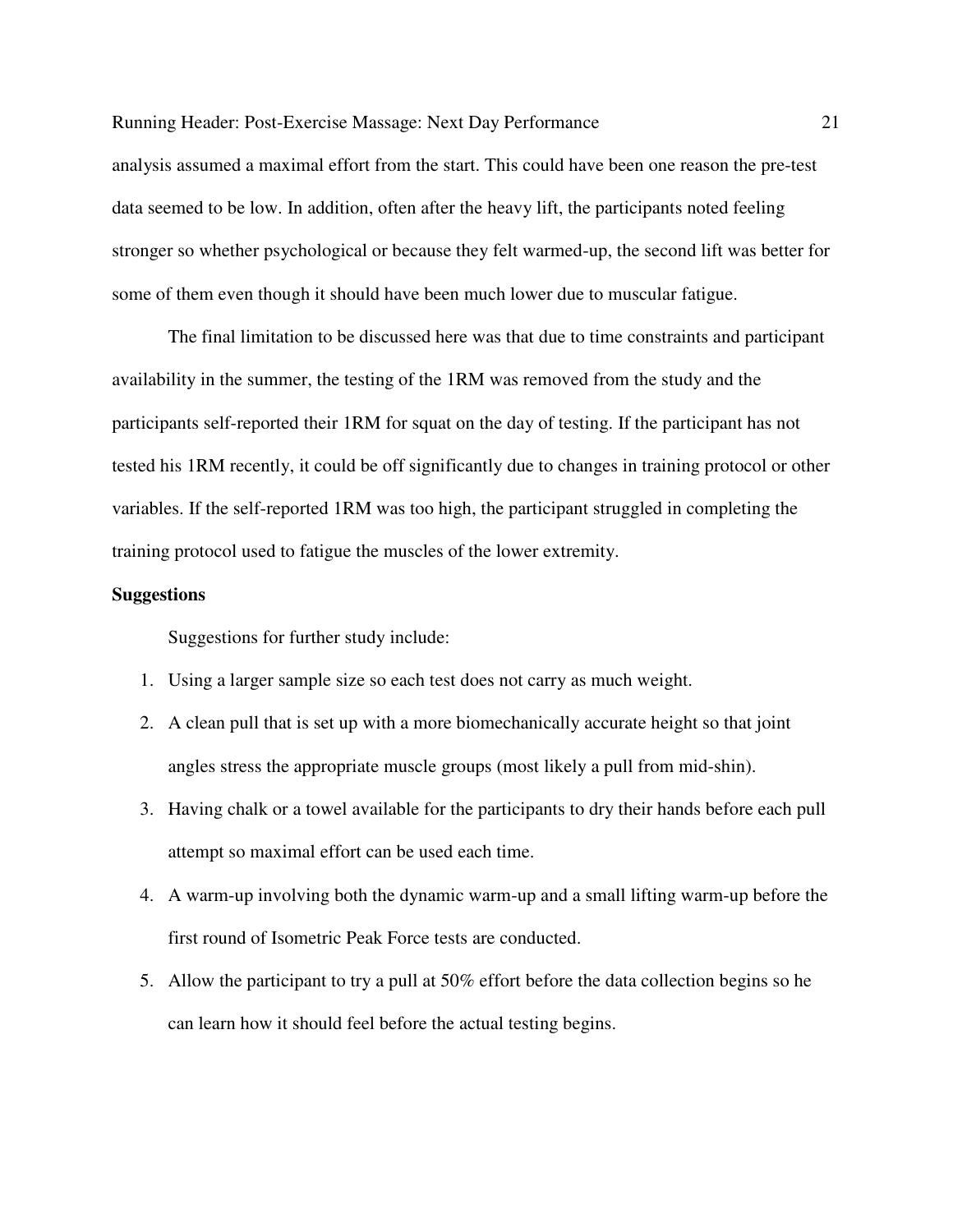6. Having the participant come in 5 days before testing begins to determine his 1RM scientifically instead of having it self-reported.

## **Conclusion**

While the data collected was inconclusive, the recommendations suggested for future studies will be paramount as this study is continued. The use of the placebo ultrasound to balance the physiological and psychological factors of next-day performance after a heavy resistance workout is paramount in the validity of this study. However, at this time, the question of whether massage is an effective way to improve next-day performance still stands. This method of testing has potential to be very effective if the suggestions made in this paper are followed and future research is conducted with a larger sample size and a clean pull force test with the bar positioned at mid-shin instead of mid-thigh.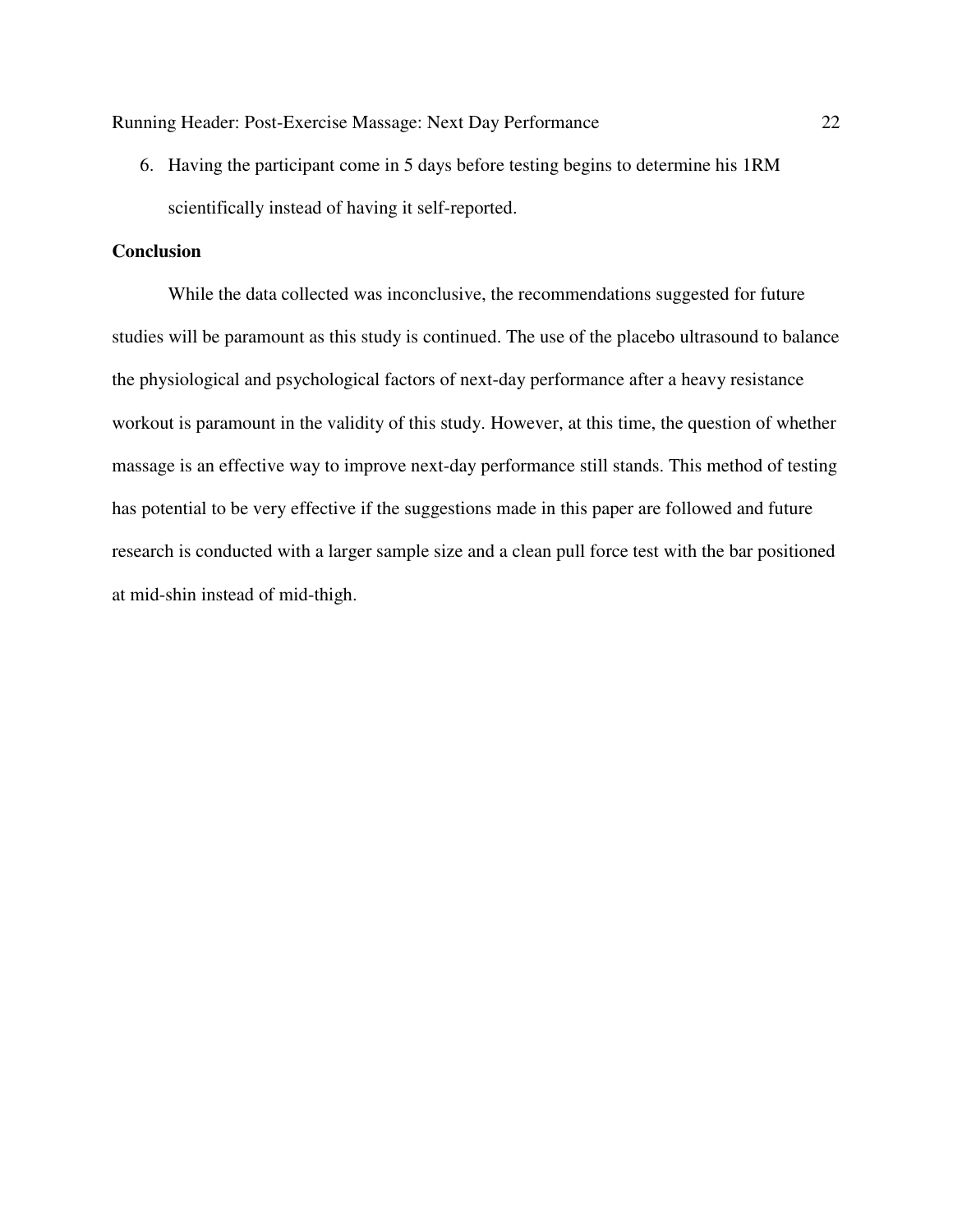#### **References**

- Barnett, A. (2006). Using Recovery Modalities between Training Sessions in Elite Athletes. *Sports Medicine, 36(9)*, 781-796.
- Behm, D. G., & Sale, D. G. (1993). Velocity specificity of resistance training. *Sports Medicine*, 15, 374-388
- Braidot, A. A., Brusal, M.H., Lestussi, F.E. & Parera, G. P. (2007). Biomechanics of front and back squat exercises. *Journal of Physics,* Conference Series 90.
- Brookham, R., McLean, L. & Dickerson, C. (2010). Construct Validity of Muscle Force Tests of the Rotator Cuff Muscles: An Electromyographic Investigation. *Physical Therapy. 90(4)*.
- Chromiak, J. (2005). *Strength Training for Muscle Building.* Retrieved from http://www.nscalift.org.
- De Domencio, G., & Wood, E. (1997). *Beard's Massage.* Philadelphia, PA: WB Saunders Company.
- Dunn, D., & Iversen, M.D. (2003). Interrater Reliability of Knee Muscle Forces Obtained by Hand-held Dynamometer from Elderly Subjects with Degenerative Back Pain. *Journal of Geriatric Physical Therapy*, *26(3),* 23-29.
- Ernst, E. (1998). Does Post-Exercise Massage Treatment Reduce Delayed Onset Muscle Soreness? A Systemic Review. *British Journal of Sports Medicine, 32,* 212-214.
- Goats, G. C. (September 1994). Massage-the scientific basis of an ancient art: part 1. The Techniques*. British Journal of Sports Medicine, 28(3),* 149-152.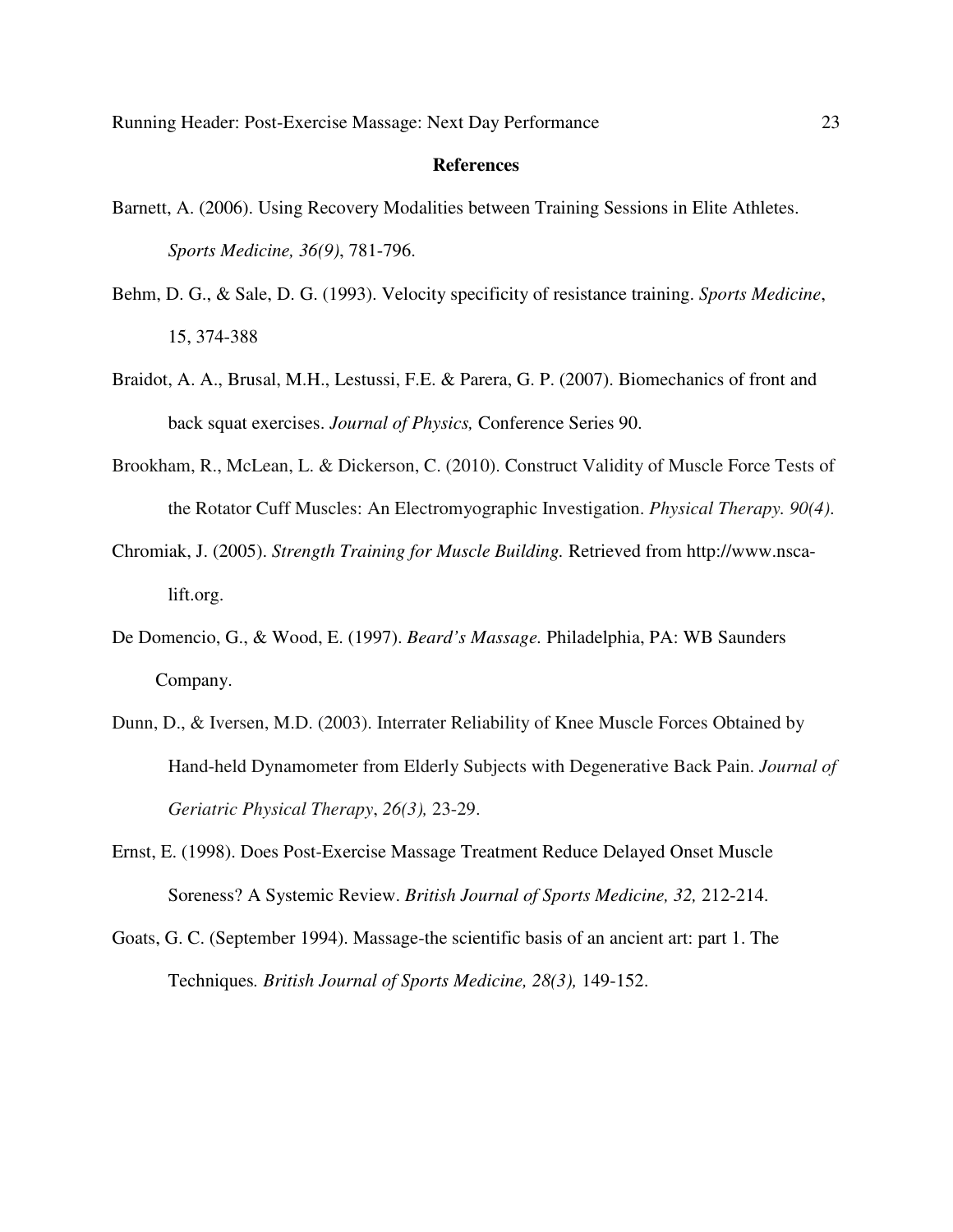Hemmings, B., Smith, M., Graydon, J., & Dyson, R. (2000). Effects of Massage on Physiological Restoration, Perceived Recovery, and Repeated Sports Performance. *British Journal of Sports Medicine, 34,* 109-114.

- Hori, N., Newton, R., Kazunori, N. & Cowan, E. (2005). Weightlifting exercises enhance athletic performance that requires high-load speed strength. *National Strength and Conditioning Association, 27(4),* 50-55.
- Kalauokalani, D., Cherkin, D. C., Sherman, K.J., Koepsell, T.D., & Deyo, R.A. (2001). Lessons from a Trial of Acupuncture and massage for Low Back Pain Patient Expectations and Treatment Effects. *Spine, 26(13),* 1418-1424.
- Kawamori, N., Rossi, S., Justice, B., Haff, E., Pistilli, E., O'Bryant, H., Stone, M., & Haff, G. (2006). Peak Force and Rate of Force Development During Isometric and Dynamic Mid-Thigh Clean Pulls Performed at Various Intensities. *Journal of Strength & Conditioning Research, 20(3)*, 483-491.
- Kraemer, W. J. (1994). General adaptations to resistance and endurance training programs. In T. Baechle (Eds.), Essentials of strength training and conditioning (127-150). Champaign: Human Kinetics.
- Kravitz, L. (1996). Resistance training: Adaptations and health implications. *IDEA Today*, *14(9),* 38-46.
- Monedero, J., Donne, B. (2000). Effect of Recovery Interventions on Lactate Removal and Subsequent Performance. *International Journal of Sports Medicine, 21(8),* 593-597.
- Plisk, S. (2005). Functional Training. Retrieved from http://www.nsca-lift.org.
- Reaz, M.B.I., Hussain, M.S., & Mohd-Yasin, F. (2006). Techniques of EMG signal analysis: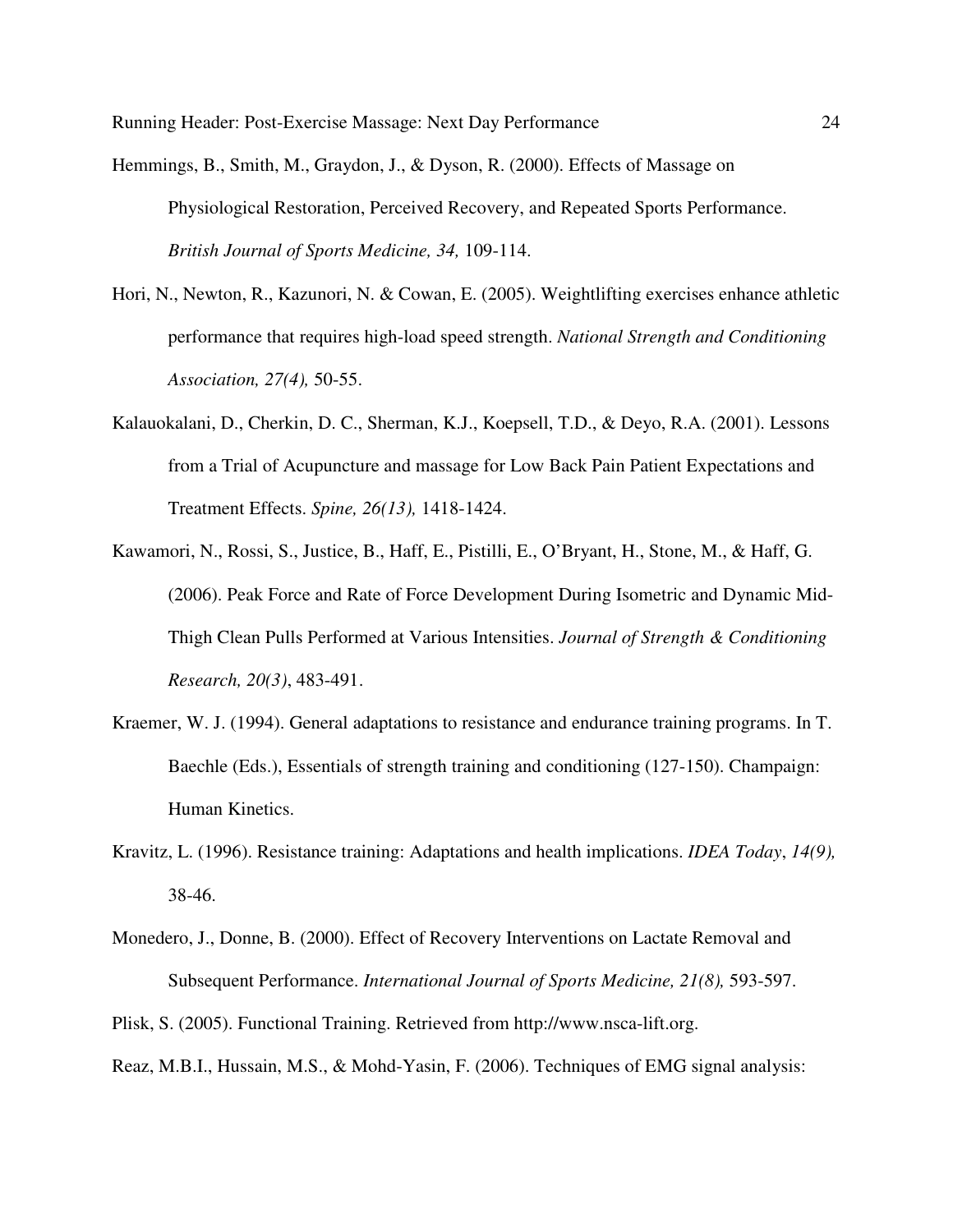- Running Header: Post-Exercise Massage: Next Day Performance 25 detection, processing, classification and applications. *Biological Procedures Online*, *8(1),* 11-35.
- Robertson, A., Watt, J.M. & Galloway, S.D.R. (April 2004). Effects of Leg Massage on Recovery from High Intensity Cycling Exercise. *British Journal of Sports Medicine, 38.2,* 173-176.
- Smutok, M. A., Reece, C., & Kokkinos, P. F. (1993). Aerobic vs. strength training for risk factor intervention in middle-aged men at high risk for coronary heart disease. *Metabolism, 42*, 177-184.
- Stone, M. H., Fleck, S. J., Triplett, N. T., & Kramer, W. J. (1991). Health- and performancerelated potential of resistance training. *Sports Medicine, 11*, 210-231.
- Tappan, F. & Benjamin, P. (1998). *Tappan's handbook of healing massage techniques: classic, holistic, and emerging methods*. Stamford, CT: Appleton & Lange.
- Warden S., McMeeken J. (2002). Ultrasound usage and dosage in sports physiotherapy. *Ultrasound in Medicine and Biology, 28(8)*, 1075-80.
- Weerapong, P., Hume, P.A., & Kolt, G.S. (2005). The Mechanisms of Massage and Effects on Performance, Muscle Recovery and Injury Prevention. *Sports Med, 35(3),* 235-256.
- West, S.J., Smith, L., Lambert, E.V., Noakes, T.D., St Clair, G. A. (2005). Submaximal force production during perceptually guided isometric exercise. *European Journal of Applied Physiology*. *95(5-6)*, 537-542.
- Zatsiorsky, V. (2000). Biomechanics in sport: Performance enhancement and injury prevention. Oxford, UK: Blackwell Science Limited.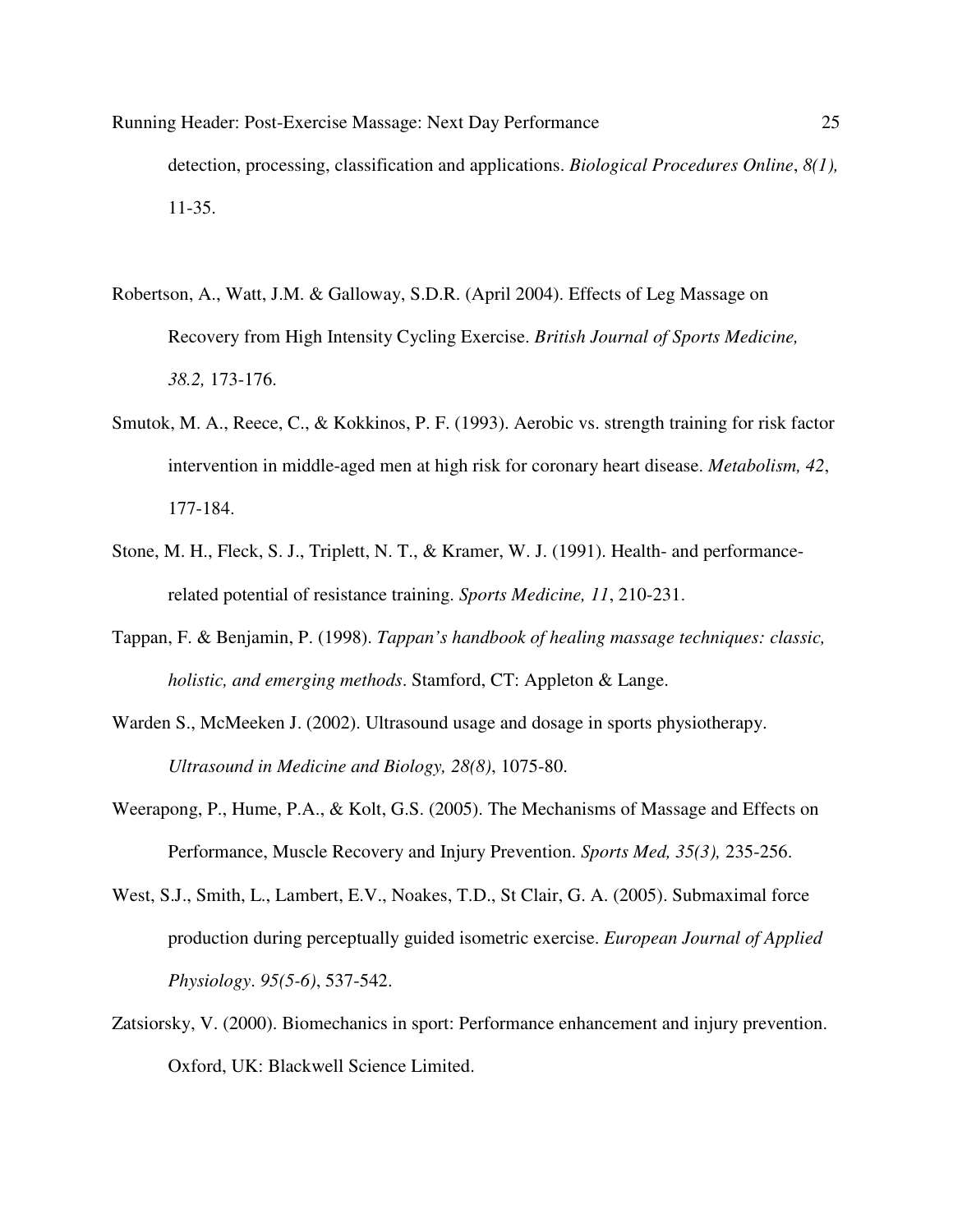# **Appendix**

# **Recruitment Script**

My name is Kristin Iehl, I'm studying Exercise Science at the University of Northern Iowa. I am doing a research project on whether massage or ultrasound after a heavy lower body resistance workout results in better next-day performance. Participating in this study is voluntary and any gathered information will be kept confidential. If you are a male or female between the ages of 18 and 25 who has been resistance training for the last 6 months you are eligible. If you would like to participate in this study please contact me at \*Phone number\*.

\*Contact information will depend on who is recruiting the participant.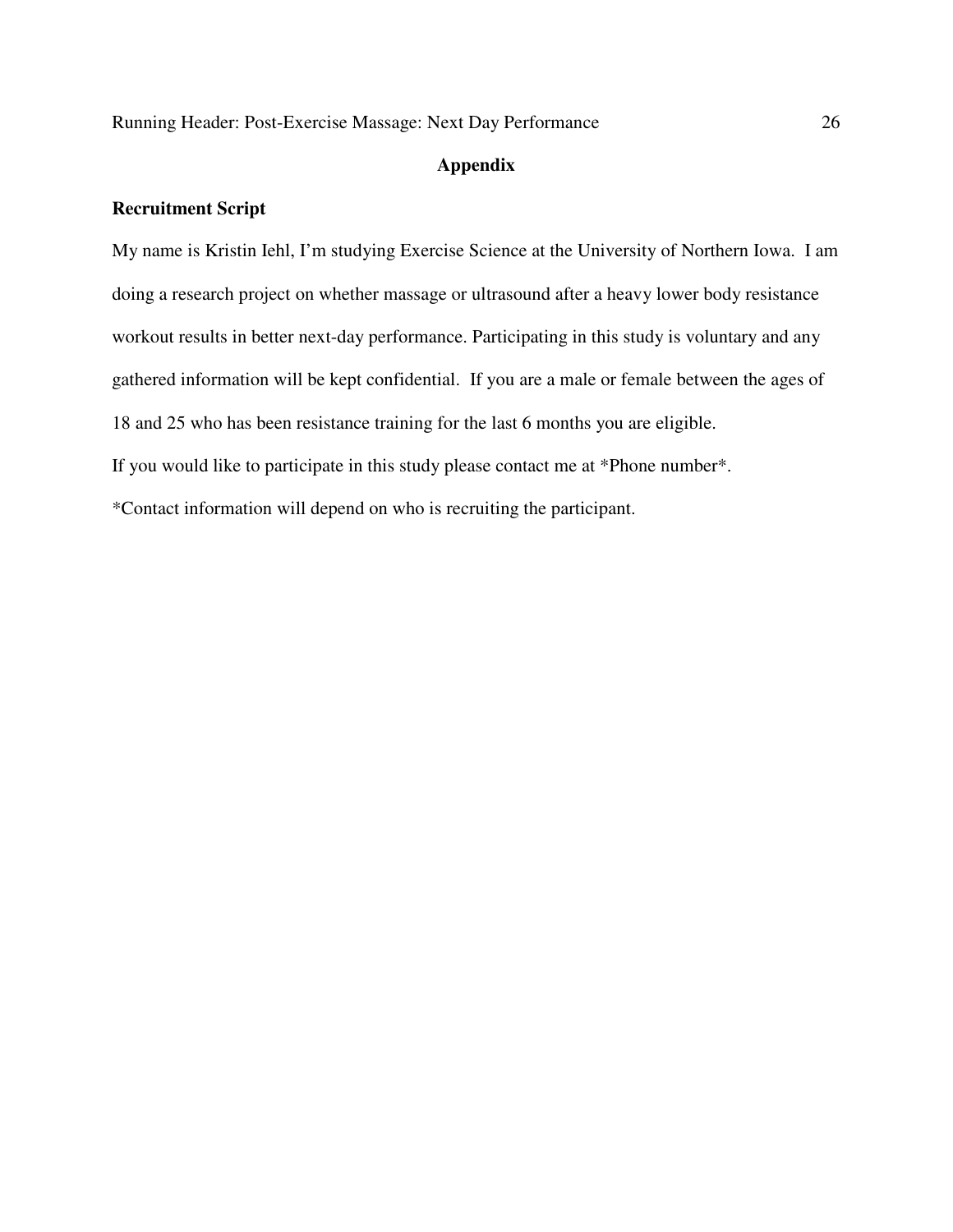**Recruitment Flyer** 



Participate in a study of the effects of massage on next-day performance.

#### You are eligible if:

- You are between the ages of 18 and 25
- You have been involved in a consistent resistance training

program for the past 6 months

If Interested Please Call \_\_\_\_\_\_\_ at \_\_\_\_\_\_\_. Please leave a name

and phone number I can reach you at.